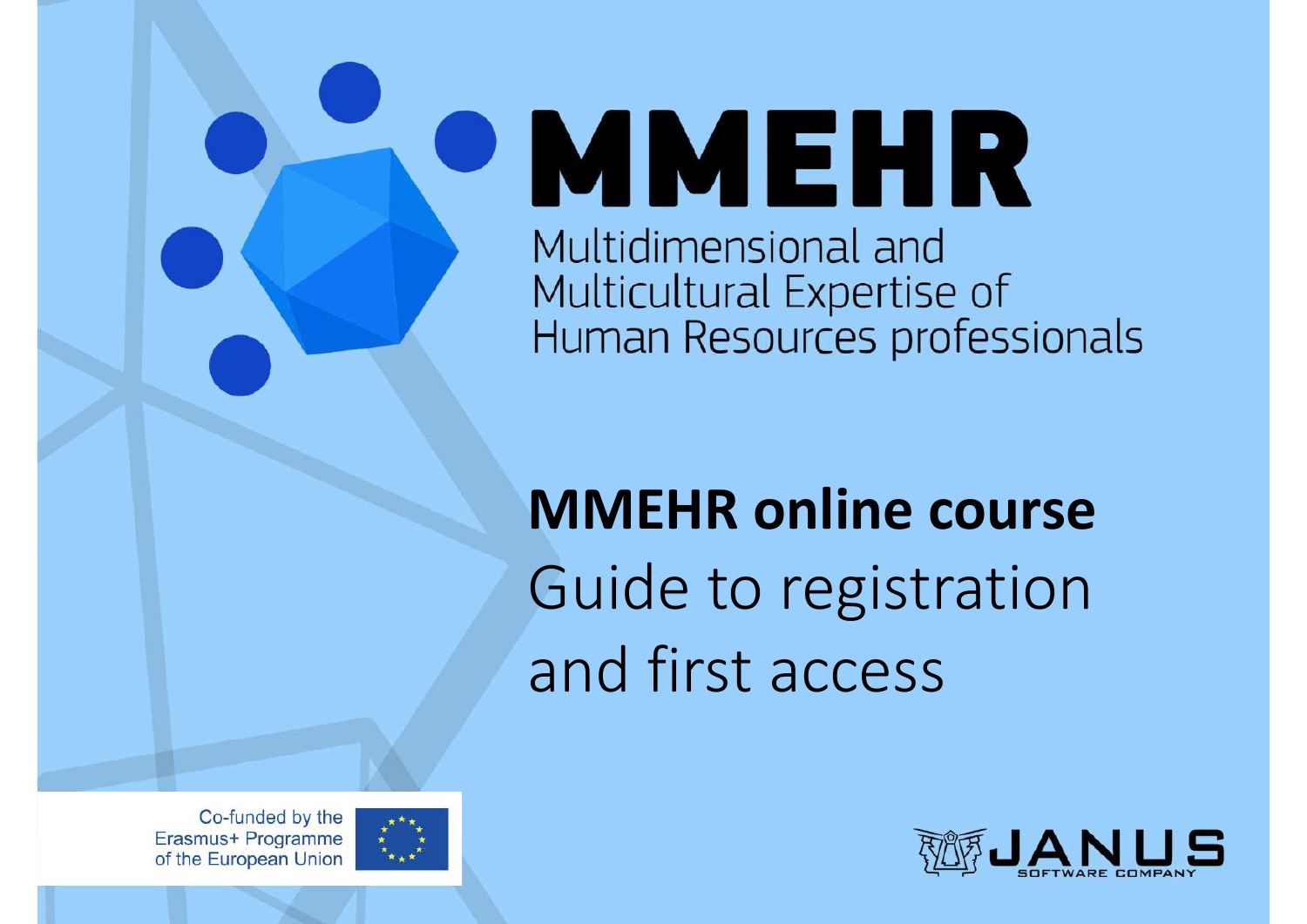

MMEHR online course Guide to registration and first access 2/27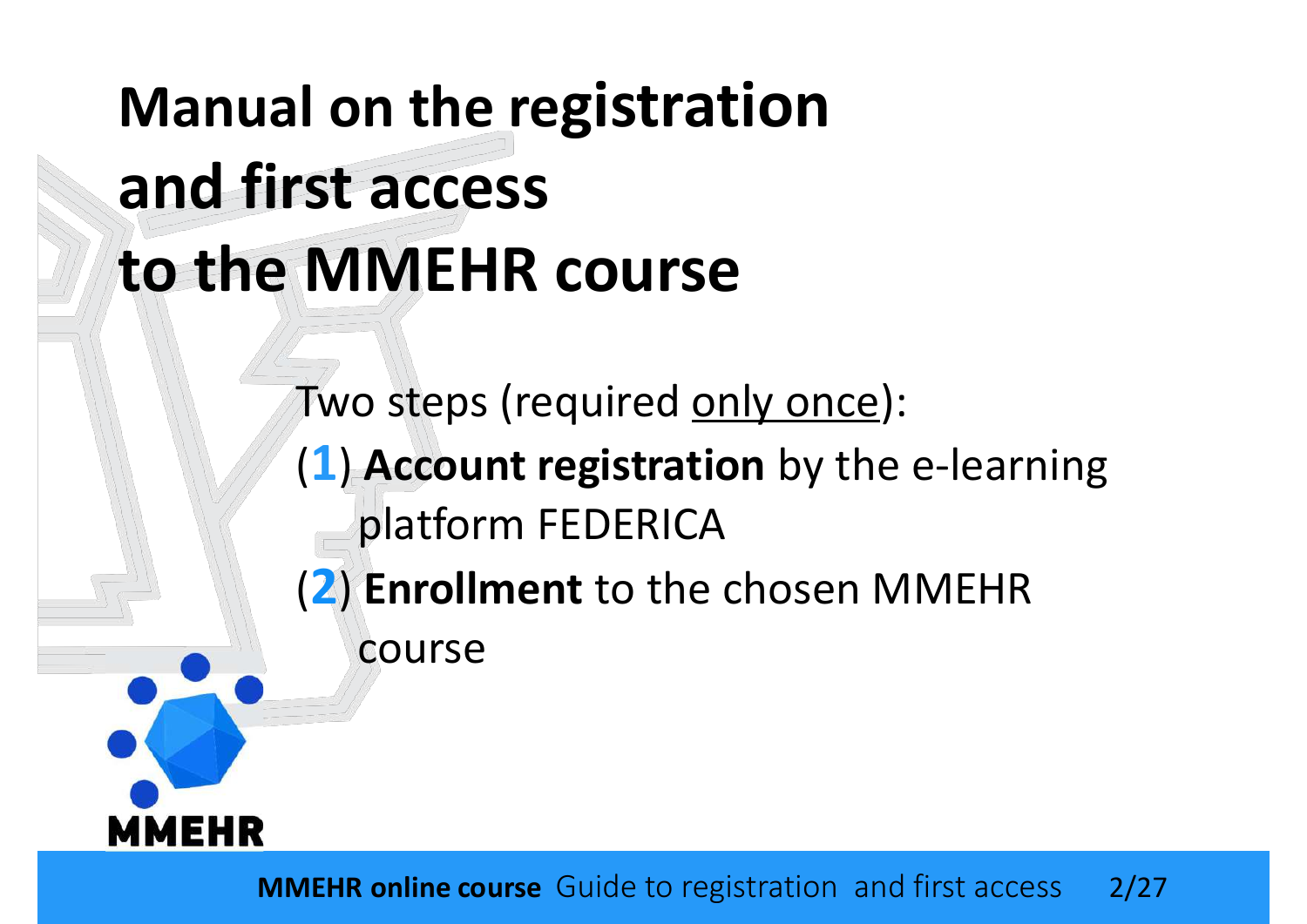To register your own account by the FEDERICA platform:

• Go to https://lms.federica.eu/

IEHR

The default language of the platform is Italian.

Use the language selector to select English if your language is not Italian.

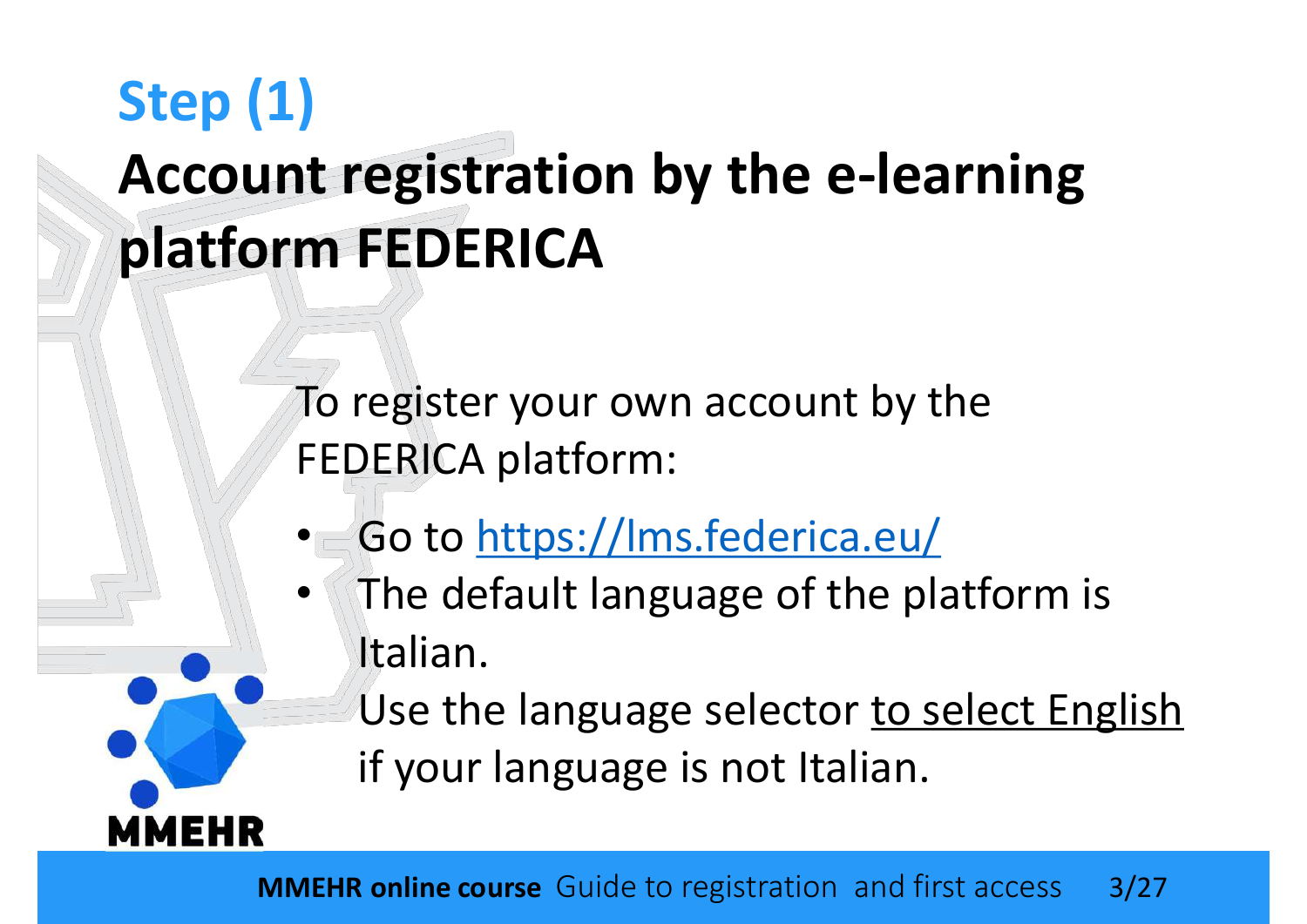

**MMEHR online course** Guide to registration and first access 4/27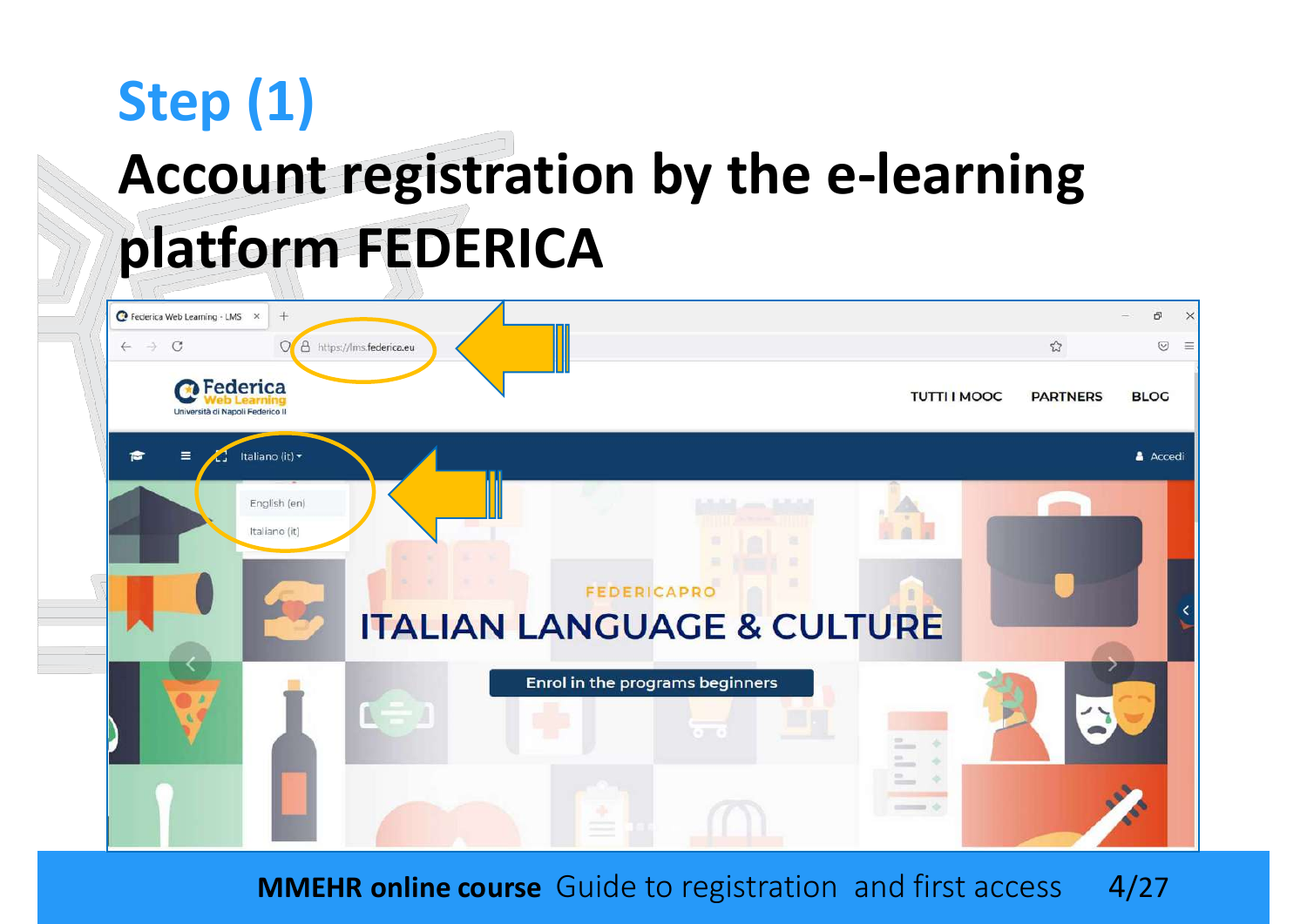Choose Log in in the upper right of the screen, then select Login FEDERICA.EU.

**MMEHR** 

**MMEHR online course** Guide to registration and first access 5/27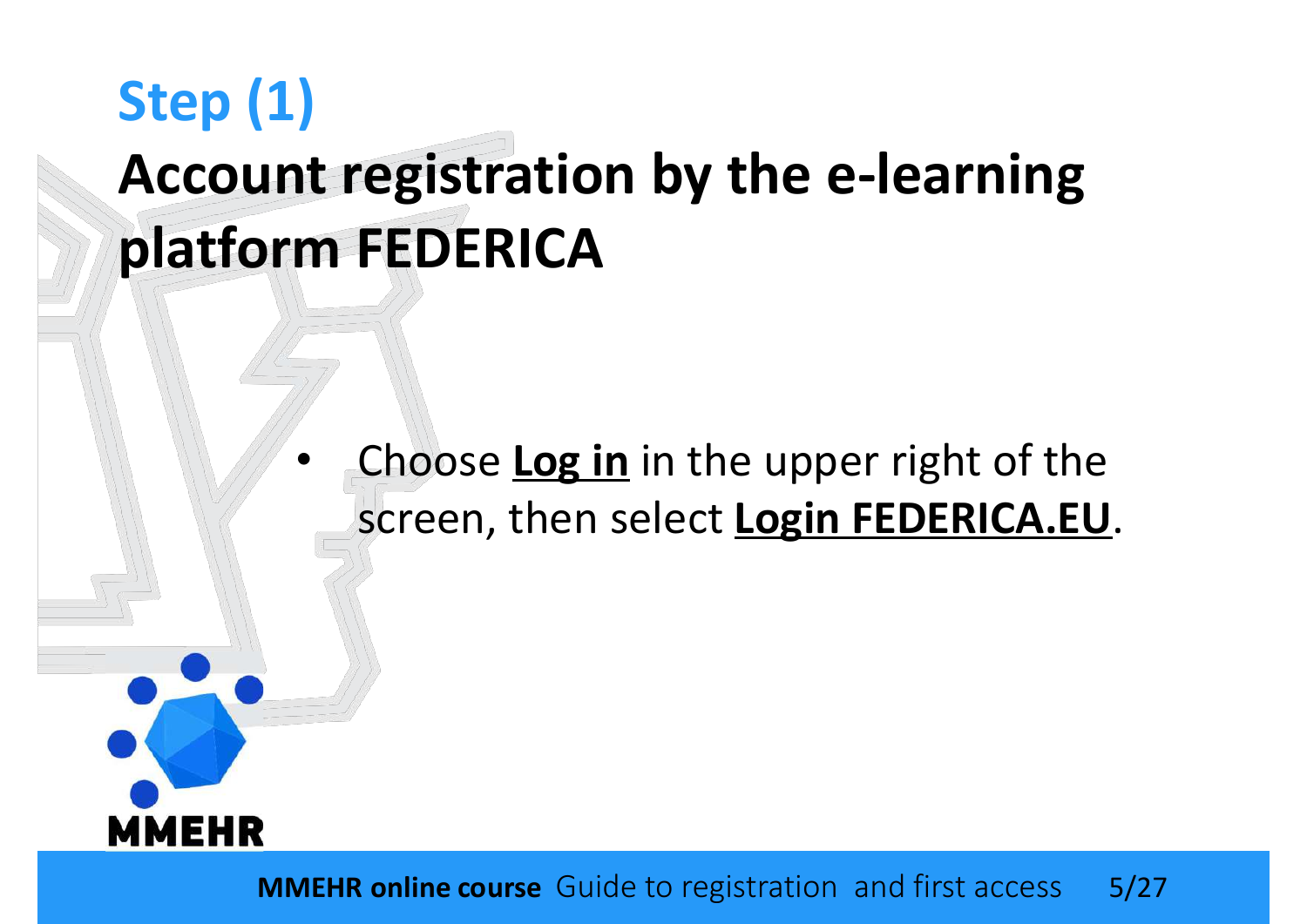

**MMEHR online course** Guide to registration and first access 6/27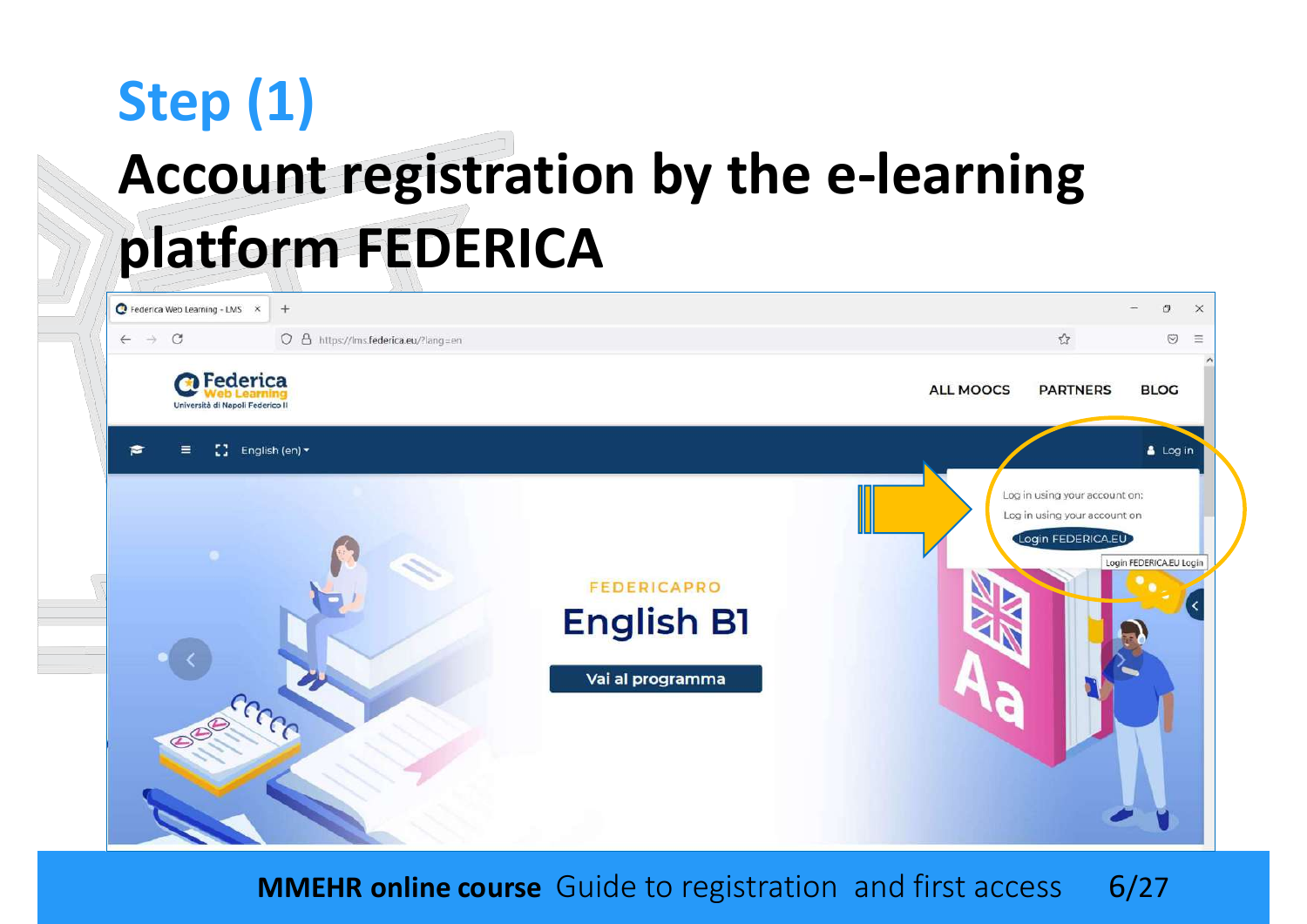In the following screen, select Registrati (Register in Italian), at the bottom of the page



**MMEHR online course** Guide to registration and first access 7/27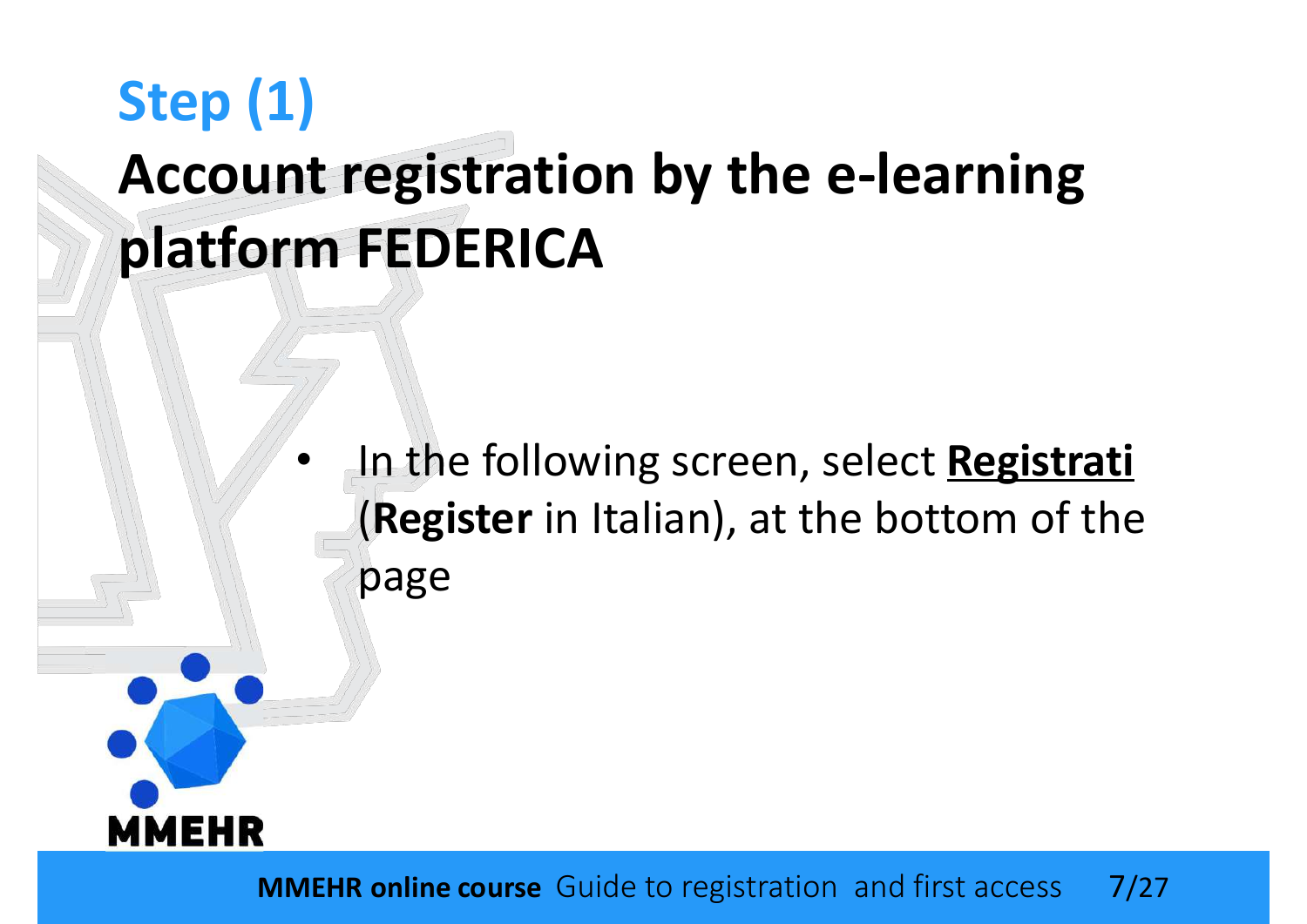| Accedi a Federica.EU<br>$+$<br>$\times$                                        |                                                                               |    | $\equiv$ | $\Box$  | $\times$ |
|--------------------------------------------------------------------------------|-------------------------------------------------------------------------------|----|----------|---------|----------|
| $\leftarrow$ $\rightarrow$<br>$\circ$<br>O & https://www.federica.eu/login.php |                                                                               | 日公 |          | $\odot$ | $\equiv$ |
|                                                                                | <b><i>C</i></b> Federica<br>Università di Napoli Federico II                  |    |          |         |          |
|                                                                                | Accedi                                                                        |    |          |         |          |
|                                                                                | $\mathbf{L}% _{T}=\mathbf{L}_{T}\times\mathbf{R}_{T}$<br>Email                |    |          |         |          |
|                                                                                | ė.<br>Password                                                                |    |          |         |          |
|                                                                                | Ho dimenticato la password<br>Login<br>Non ho ricevuto l'email di attivazione |    |          |         |          |
|                                                                                | Accedi con                                                                    |    |          |         |          |
|                                                                                | $\mathbb{G}$<br>in<br>Linkedin<br>Facebook<br>Google                          |    |          |         |          |
|                                                                                | Accesso riservato                                                             |    |          |         |          |
|                                                                                | CISIA<br><b>DEDERICO</b>                                                      |    |          |         |          |
|                                                                                | Non hai ancora un account su Fe derica? Registrati                            |    |          |         |          |
| <b>MMEHR</b>                                                                   |                                                                               |    |          |         |          |

**MMEHR online course** Guide to registration and first access 8/27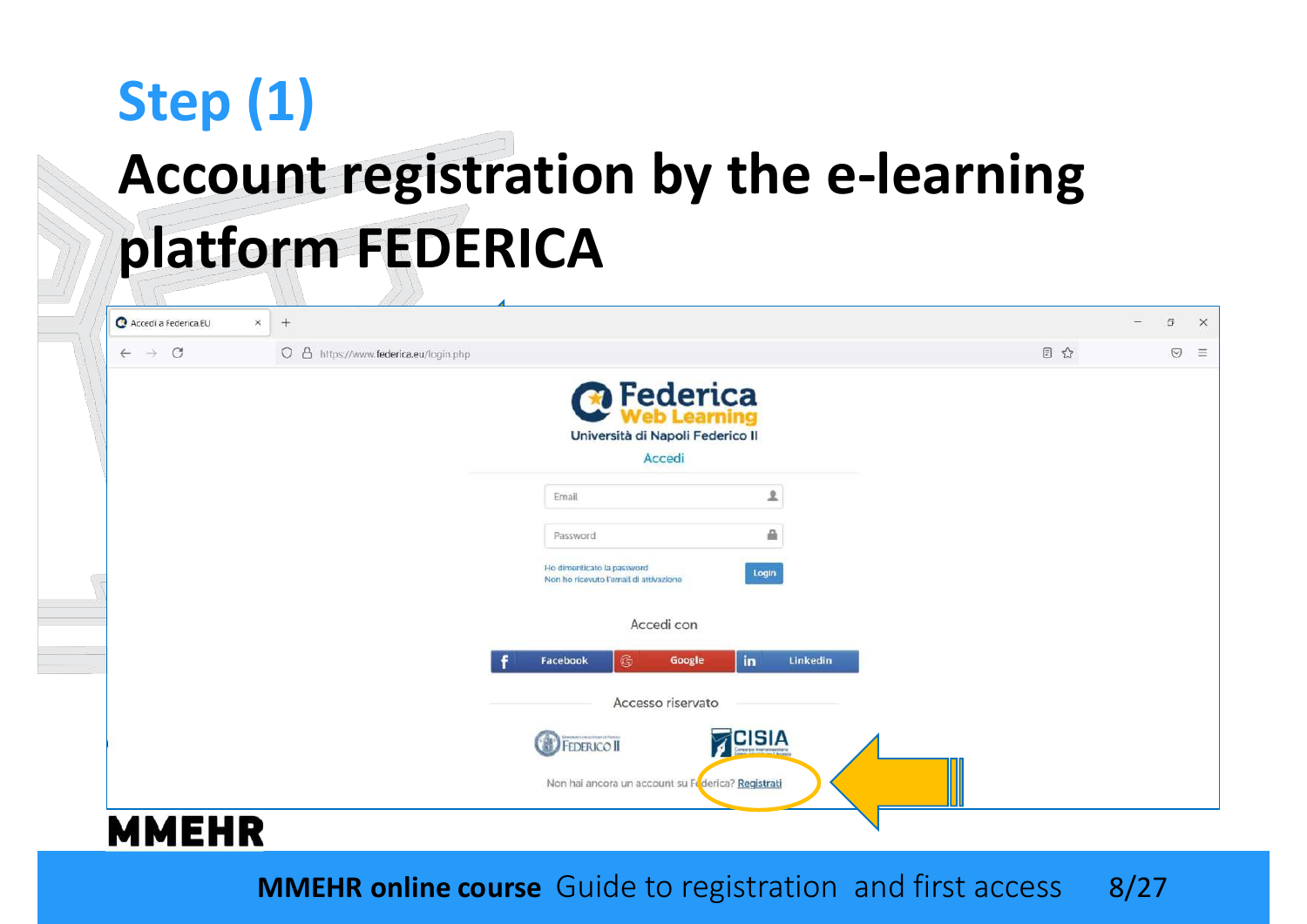In the following screen:

MEHR

- Fill in all required fields with your data, which are necessary to issue the final certificate at the completion of the Course Read and tick also the statements Terms and Condition and Privacy policy, provided in Italian
- Confirm choosing Registrati

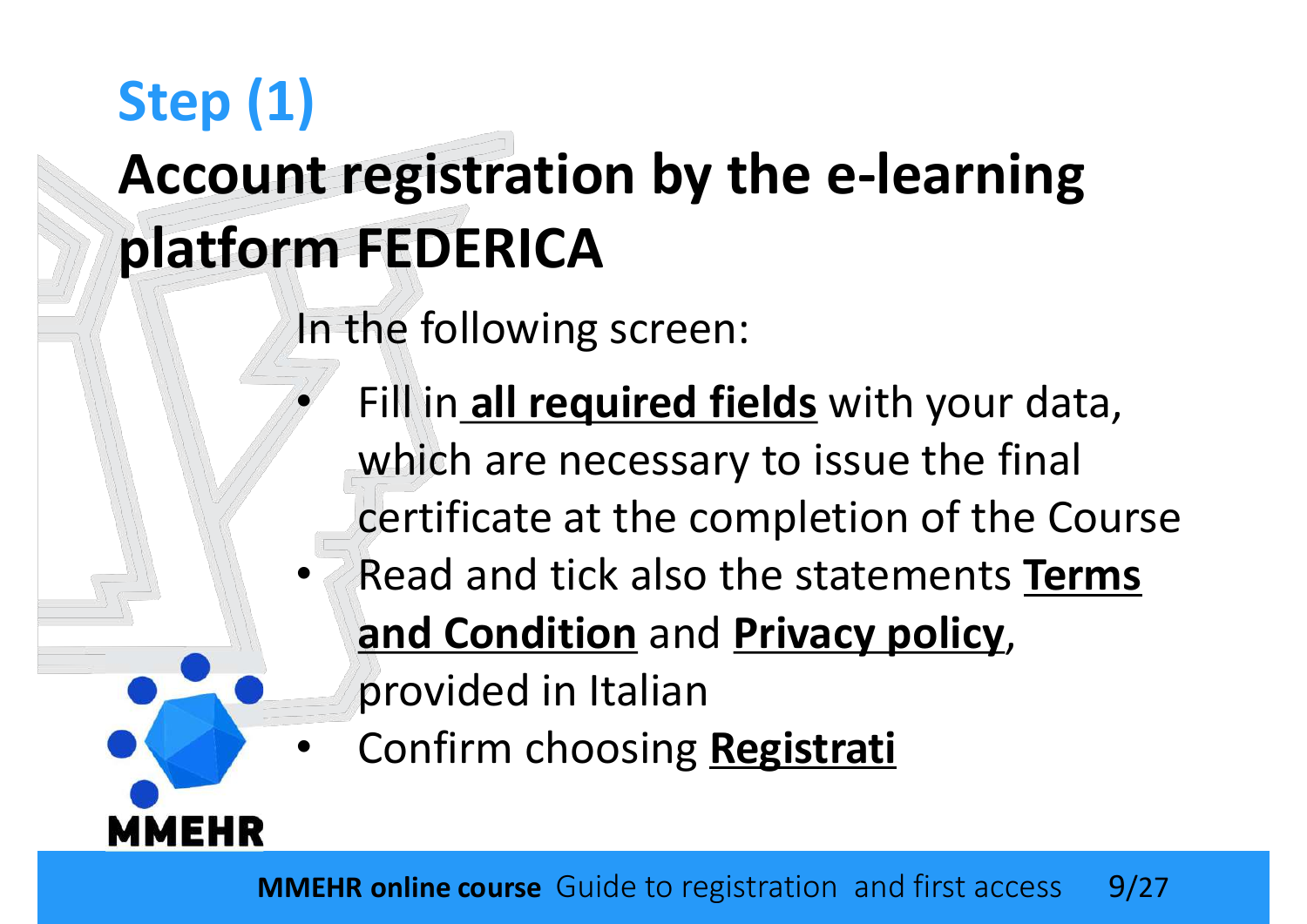| Registrati su Federica.EU<br>$\times$  | $+$                                                                                                                                                                                                                                                                                                |    |  | O.      | $\times$            |
|----------------------------------------|----------------------------------------------------------------------------------------------------------------------------------------------------------------------------------------------------------------------------------------------------------------------------------------------------|----|--|---------|---------------------|
| $\leftarrow \quad \rightarrow \quad C$ | O A or https://www.federica.eu/login.php?register                                                                                                                                                                                                                                                  | 目公 |  | $\odot$ | $\equiv$            |
|                                        | <b><i>C</i></b> Federica<br>Università di Napoli Federico II<br>Registrati<br>Crea il tuo account per accedere gratuitamente ai MOOC di Federica.<br>AAA<br><b>BBB</b><br>A.B@AB.COM<br>01/01/2000                                                                                                 |    |  |         | $\hat{\phantom{a}}$ |
|                                        | <br>                                                                                                                                                                                                                                                                                               |    |  |         |                     |
|                                        | Supporta le mai dia del Centro Federica Web Learning per migliorare Contine Education<br>fornendo ulteriori informazioni.<br>Ho letto, compreso e accettato i Termini e condizioni di<br>Federica.EU<br>Ho letto, compreso e accettato l'informativa sulla privacy di<br>Registrati<br>Federica.EU |    |  |         |                     |

MMEHR online course Guide to registration and first access 10/27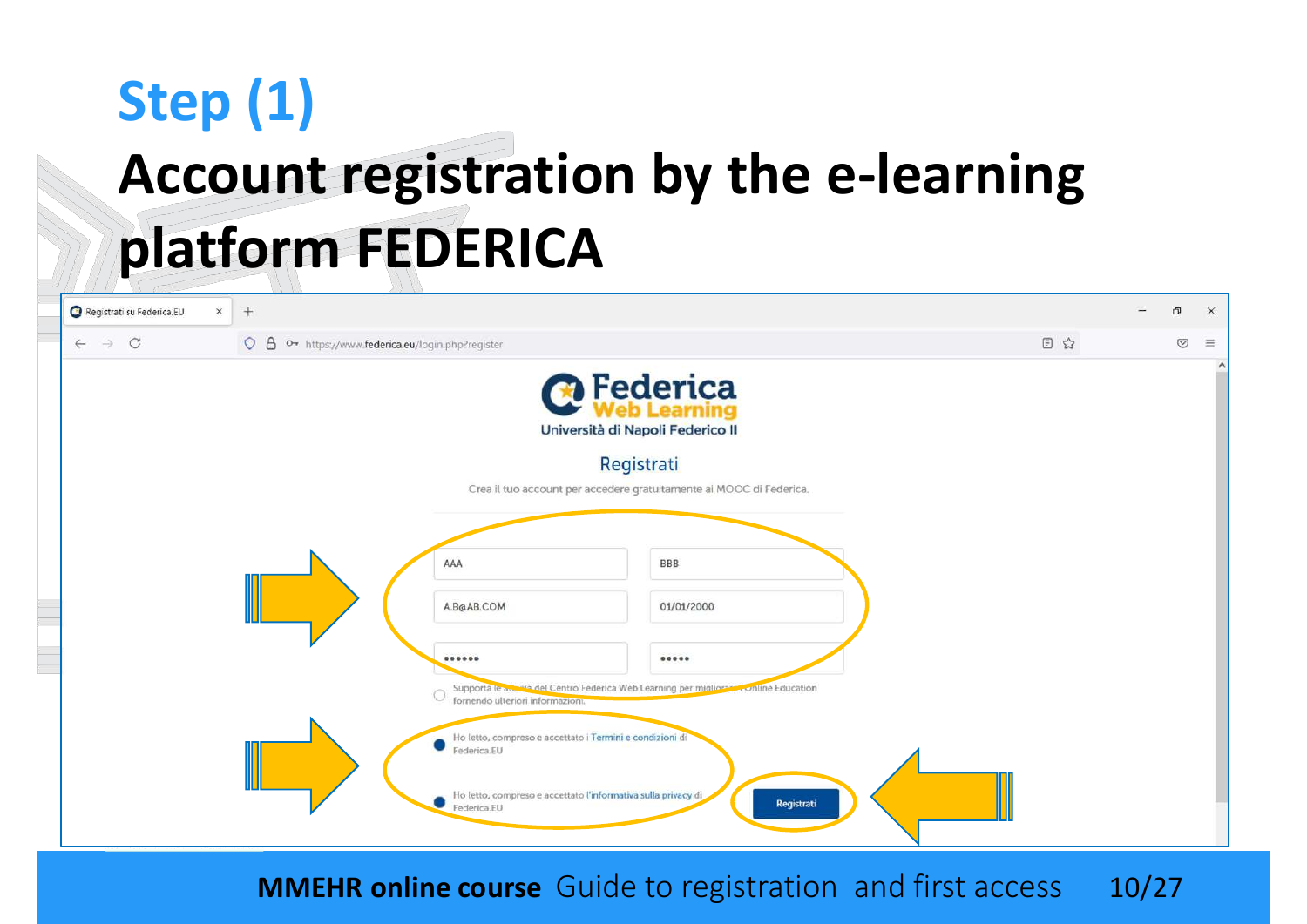You will receive an email confirming the registration of your account. This will end the Step (1), as at this moment you will have completed the creation of your own account to access the FEDERICA platform.

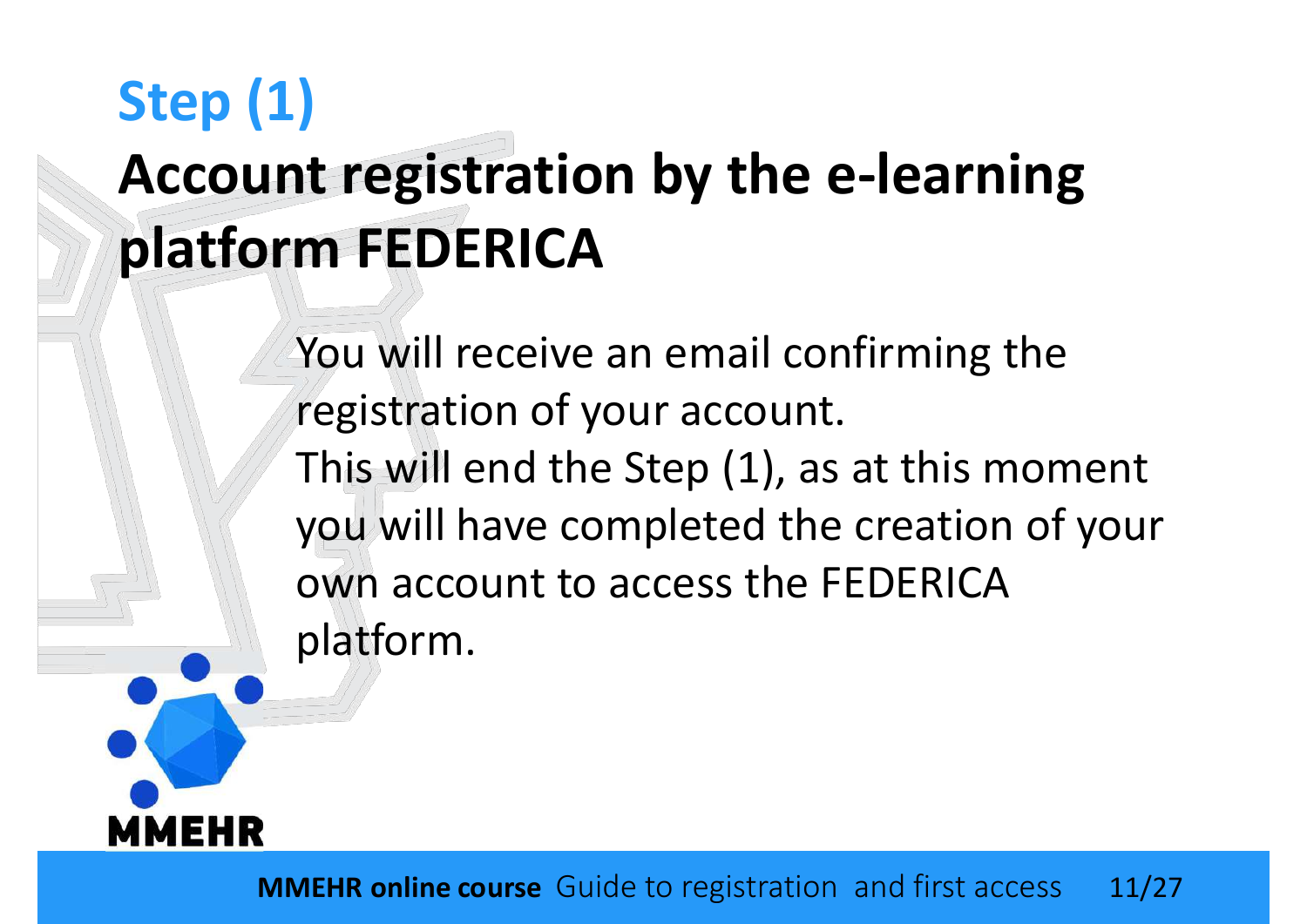From now on, you can access the FEDERICA platform at https://lms.federica.eu/ by logging in with your registered account.



MMEHR online course Guide to registration and first access 12/27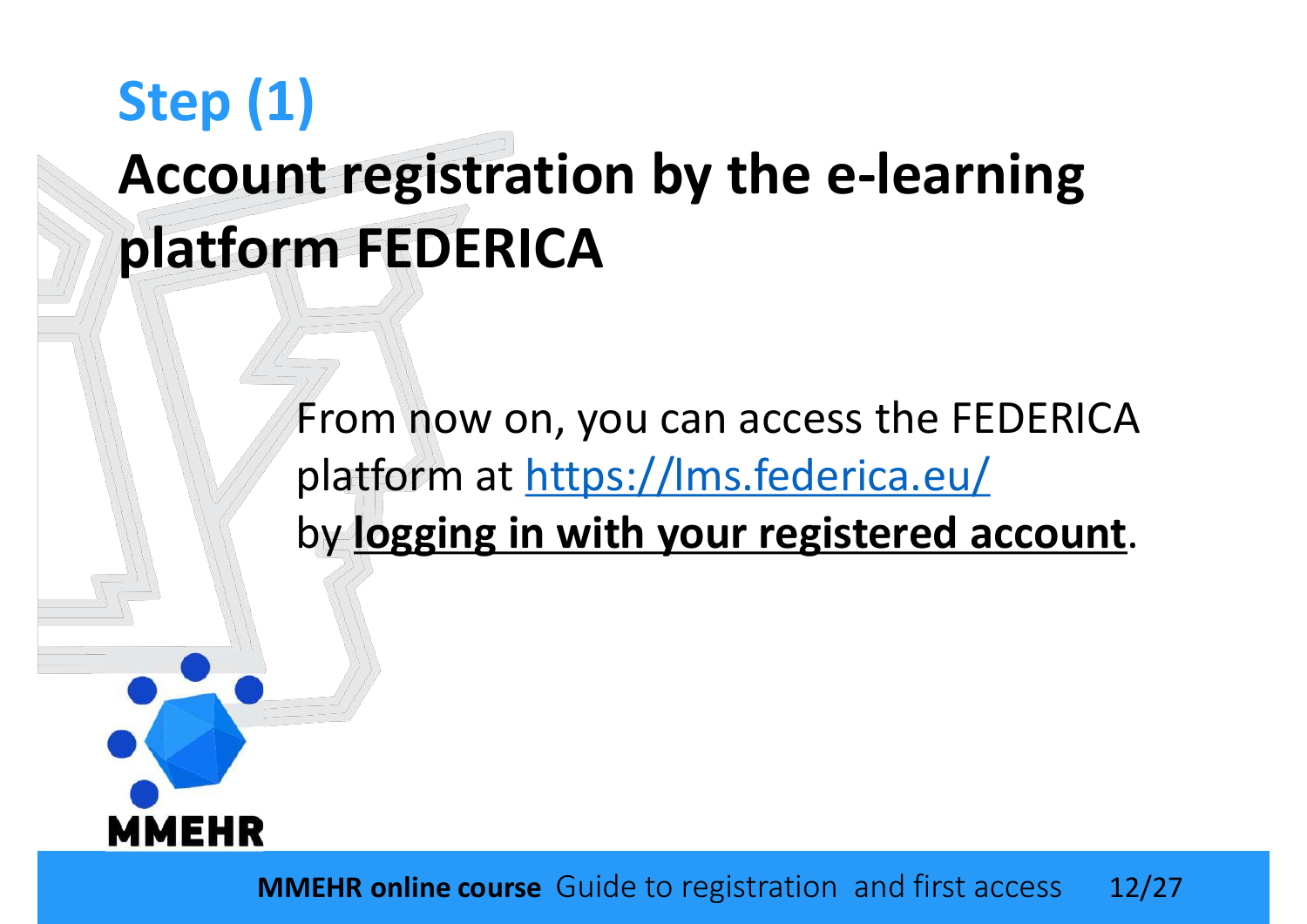

MMEHR online course Guide to registration and first access 13/27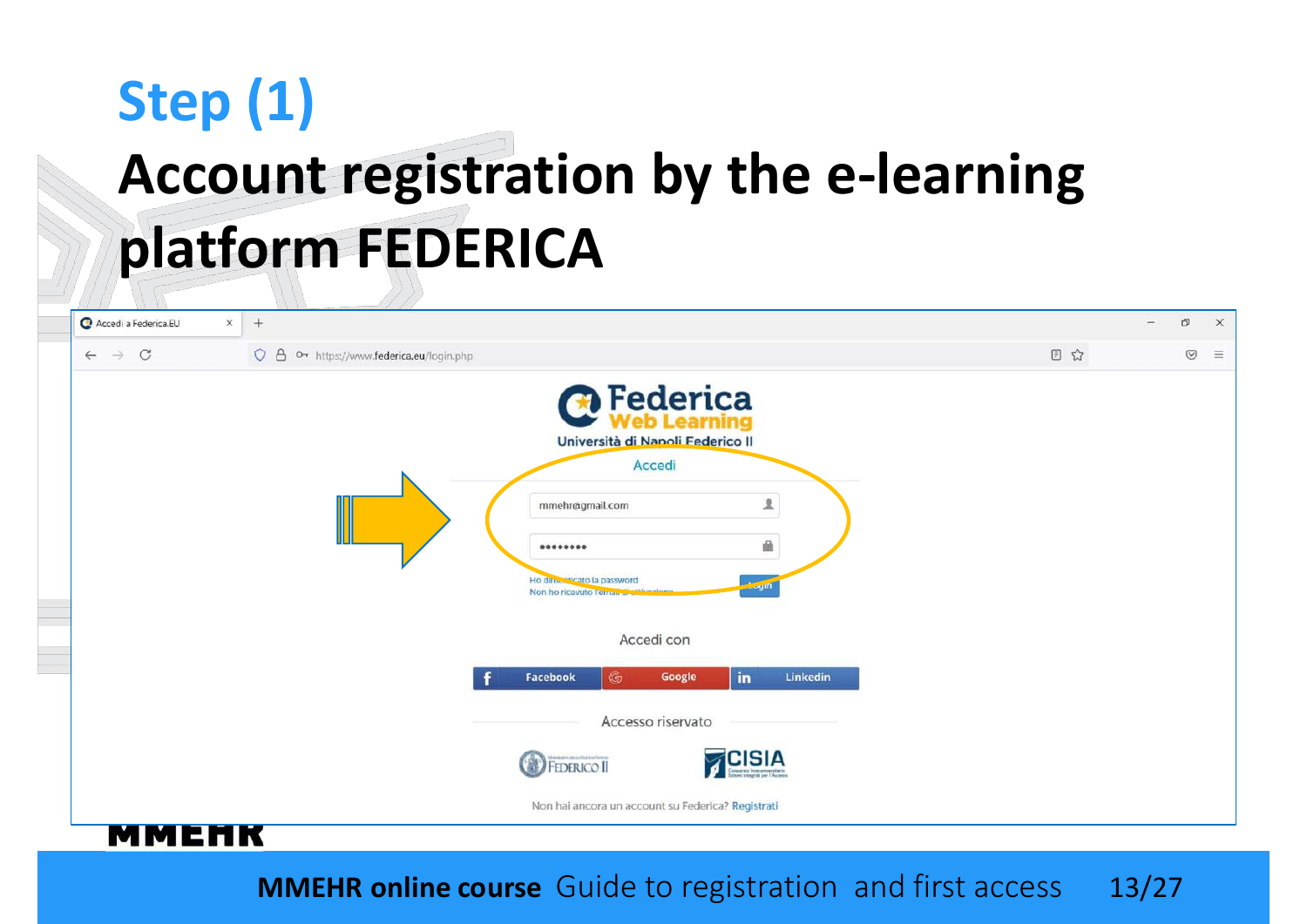If you let your browser save your login data, you will not need to insert your login data again to access the FEDERICA platform.



MMEHR online course Guide to registration and first access 14/27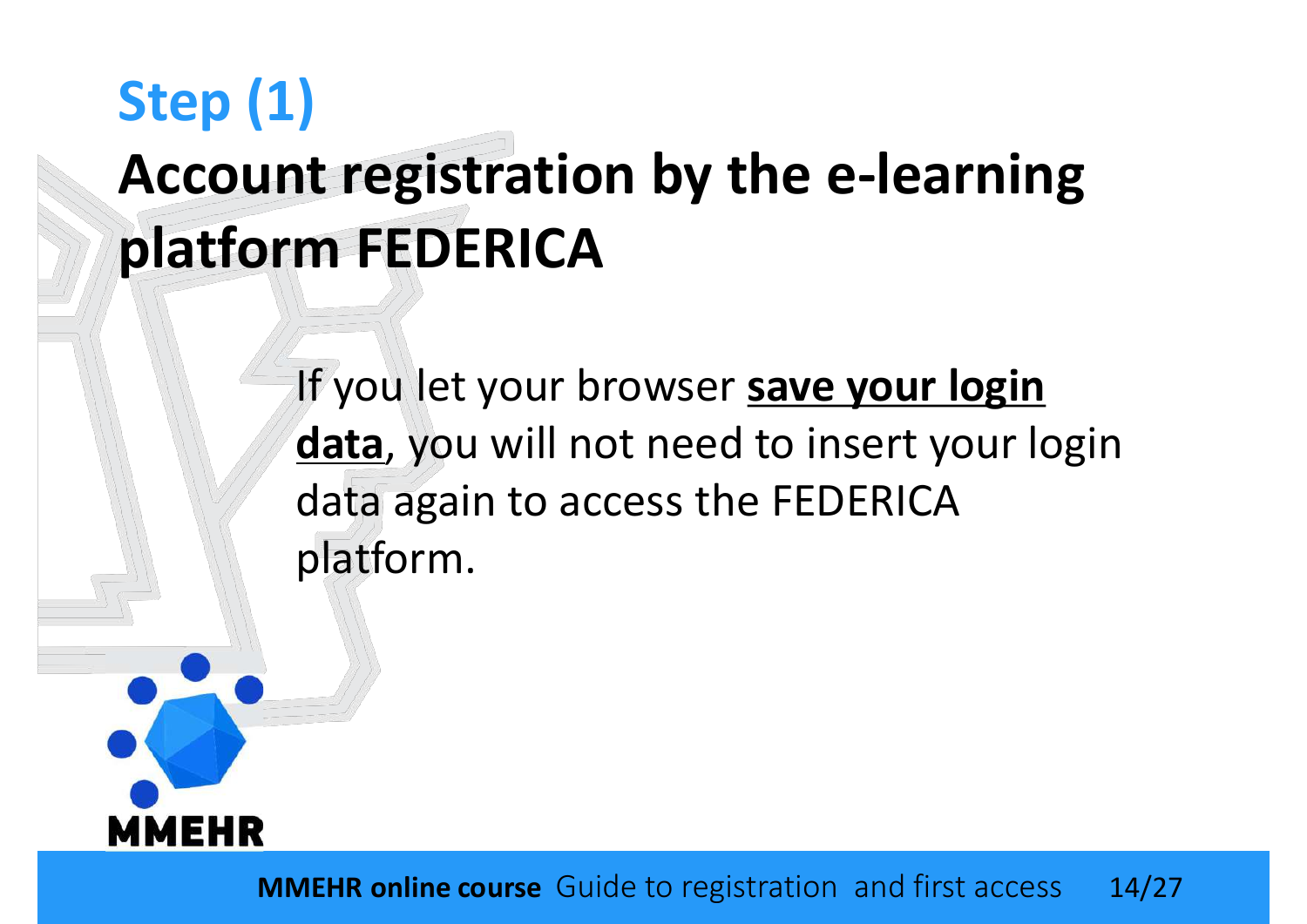|                                        | $\bullet$ Federica Web Learning - LMS $\times$        | $+$ |                                                                                      |                      |              |                    |                     |                             |              | $\times$<br>đ       |
|----------------------------------------|-------------------------------------------------------|-----|--------------------------------------------------------------------------------------|----------------------|--------------|--------------------|---------------------|-----------------------------|--------------|---------------------|
| $\leftarrow \quad \rightarrow \quad C$ |                                                       |     | O A or https://lme.federica.eu                                                       |                      |              |                    |                     | $\stackrel{\wedge}{\omega}$ |              | $\odot$<br>$\equiv$ |
|                                        | <b>O</b> Federica<br>Università di Napoli Federico il |     | Salvare le credenziali di accesso per federica.eu?<br>Nome utente<br>mmehr@gmail.com |                      | $\checkmark$ |                    | <b>TUTTI I MOOC</b> | <b>PARTNERS</b>             | <b>BLOG</b>  |                     |
|                                        | <b>E</b> LMS Federica                                 |     | Password                                                                             |                      |              |                    |                     | ▲                           | mmehr tester |                     |
| 备 Home                                 |                                                       |     | Mostra password                                                                      |                      |              |                    |                     |                             |              |                     |
| <b>2</b> Dashboard                     |                                                       |     |                                                                                      | Non salvare<br>Salva |              | <b>FEDERICAPRO</b> |                     |                             |              |                     |
| <b>曲</b> Calendario                    |                                                       |     |                                                                                      |                      |              |                    |                     |                             |              |                     |
| $\approx$ 1 miei corsi >               |                                                       |     |                                                                                      |                      |              | <b>English B1</b>  |                     |                             |              |                     |
|                                        |                                                       |     |                                                                                      |                      |              | Vai al programma   |                     |                             |              |                     |
|                                        |                                                       |     | 999.000                                                                              |                      |              |                    |                     |                             |              |                     |
|                                        | MMEMR                                                 |     |                                                                                      |                      |              |                    |                     |                             |              |                     |

MMEHR online course Guide to registration and first access 15/27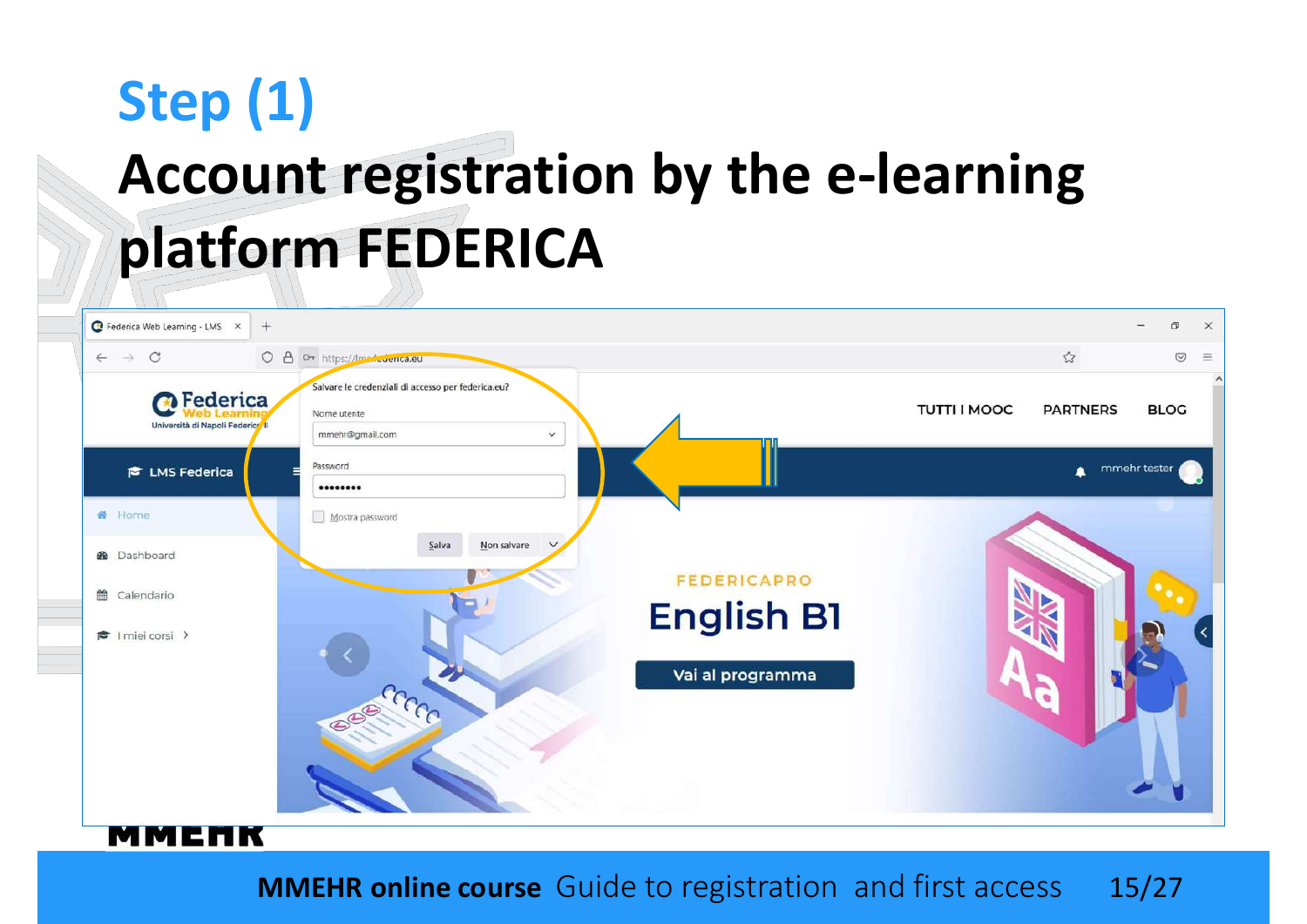Once logged in, you need to choose the MMEHR course you would like to attend and enroll yourself to this course.

- You can reach your course directly, using the link provided in the MMEHR website
- Alternatively, you can search for it in the FEDERICA catalogue of courses, through the following steps here described.

**IEHR** 

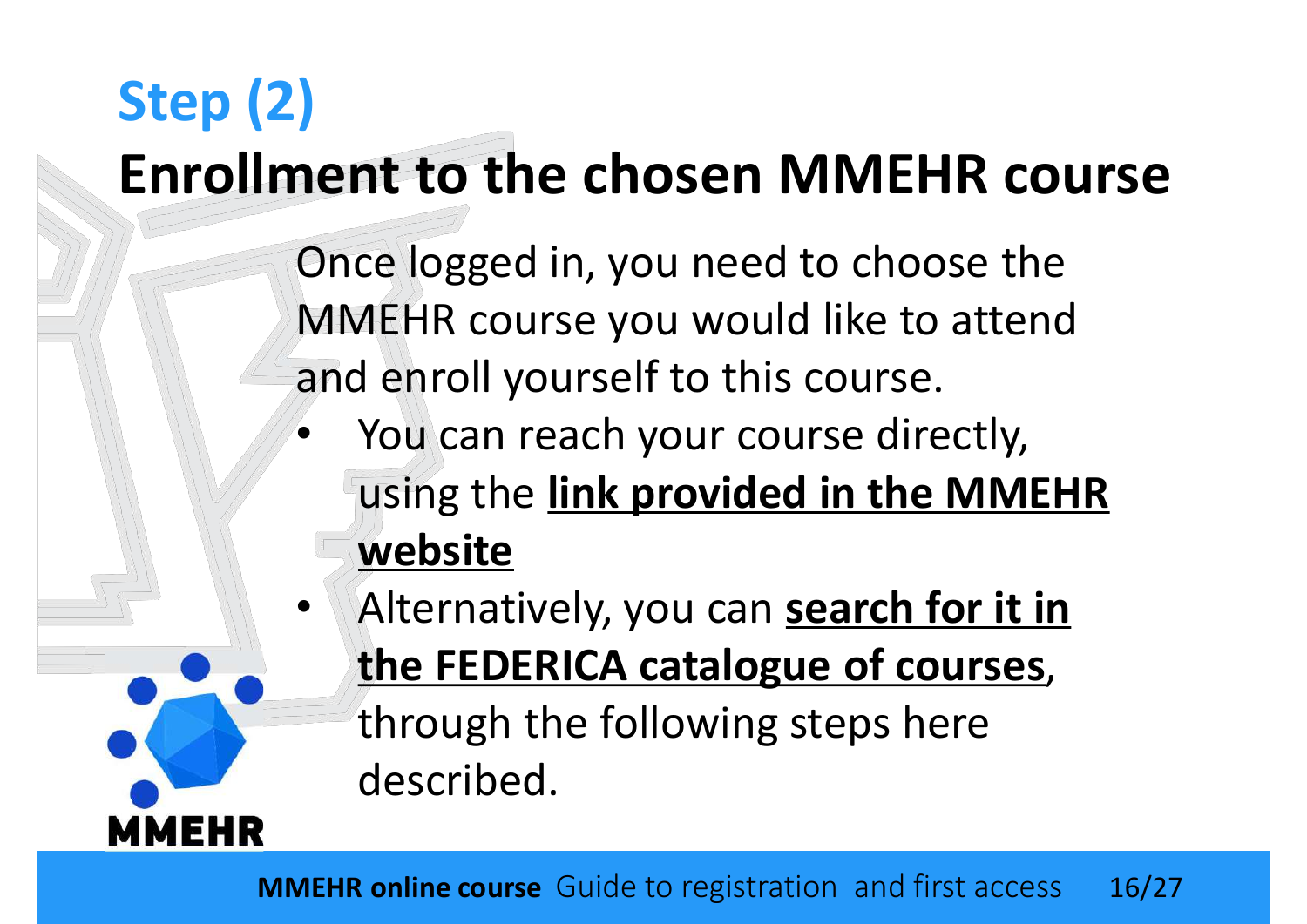The simplest way to reach your MMEHR course is to write 'mmehr' in the search field, at the bottom of the FEDERICA homepage.



MMEHR online course Guide to registration and first access 17/27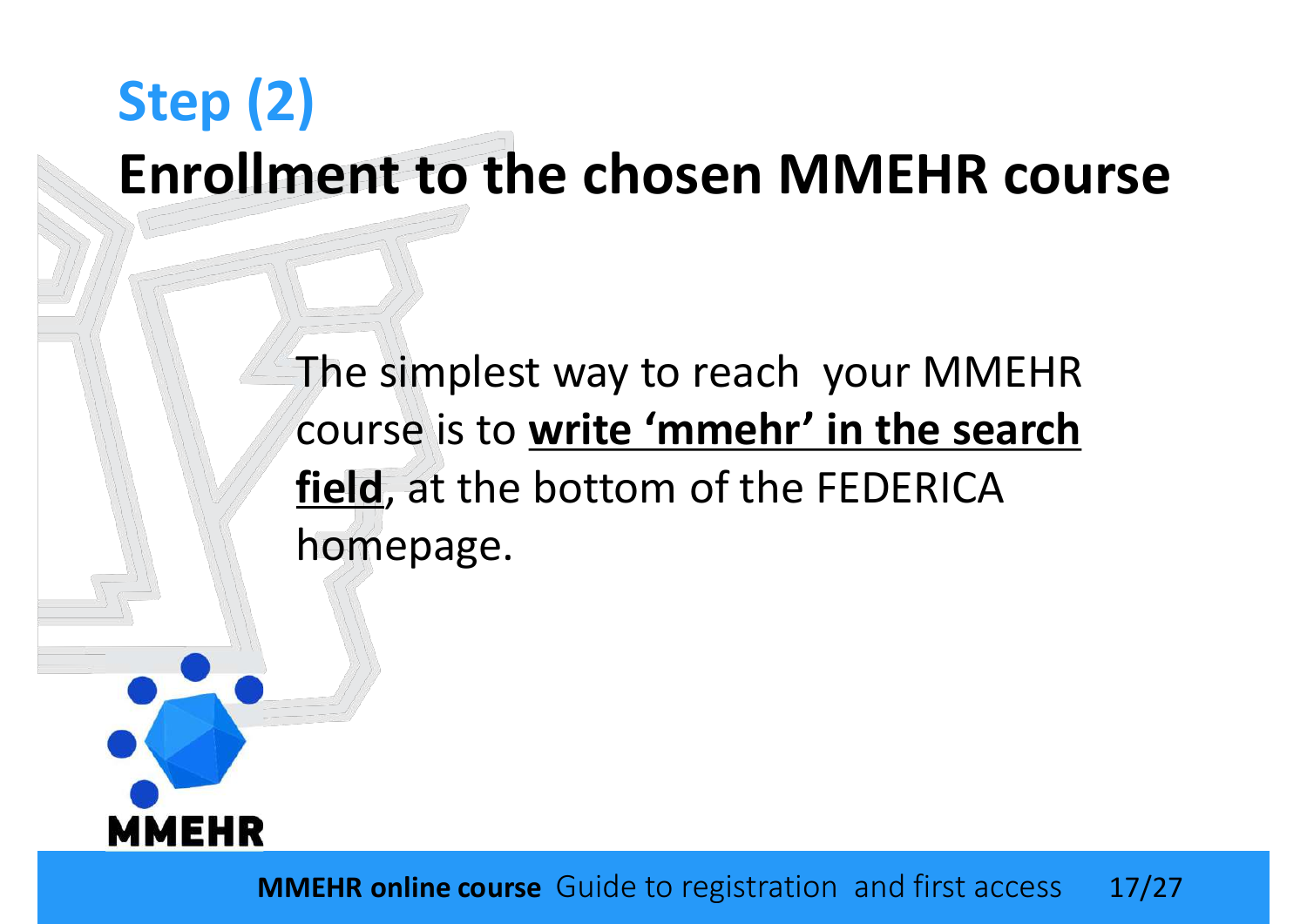| <b>B</b> Federica<br>Università di Napoli Federico II |                                                           |                          |                                                       |                                                 | <b>ALL MOOCS</b>                                         | <b>PARTNERS</b>  | <b>BLOG</b>  |
|-------------------------------------------------------|-----------------------------------------------------------|--------------------------|-------------------------------------------------------|-------------------------------------------------|----------------------------------------------------------|------------------|--------------|
| <b>E</b> LMS Federica                                 | [] Recent + English (en) +<br>$\equiv$                    |                          |                                                       |                                                 |                                                          | $\blacktriangle$ | mmehr tester |
| ₩ Home                                                | Federica Pro                                              |                          | Federica Pro                                          | Federica Pro                                    | Federica Pro                                             |                  |              |
| <b>@</b> Dashboard                                    | The Personality                                           |                          | Storia delle                                          | Soft Skills                                     | Smartworking: Sfide                                      |                  |              |
|                                                       | Game                                                      |                          | migrazioni                                            | Oggi il pensiero critico e                      | & Opportunità                                            |                  |              |
| calendar                                              | Il corso si articola in una<br>serie di lezioni integrate |                          | Sono circa cinquanta gli<br>anni di storia, di svolte | l'attitudine al problem<br>solving sono abilità | La situazione emergenziale<br>che ha costretto il nostro |                  |              |
|                                                       |                                                           | con un serious game. Ven | politiche ed economiche                               |                                                 | Paese ad una                                             |                  |              |
| $My$ courses $\rightarrow$                            |                                                           |                          |                                                       |                                                 |                                                          |                  |              |
|                                                       |                                                           |                          |                                                       |                                                 |                                                          |                  |              |
|                                                       |                                                           |                          |                                                       |                                                 |                                                          |                  |              |
|                                                       |                                                           |                          |                                                       |                                                 |                                                          |                  |              |
|                                                       |                                                           |                          |                                                       |                                                 |                                                          |                  |              |
|                                                       |                                                           |                          |                                                       |                                                 |                                                          |                  |              |
|                                                       |                                                           |                          |                                                       |                                                 |                                                          |                  |              |

**MMEHR online course** Guide to registration and first access 18/27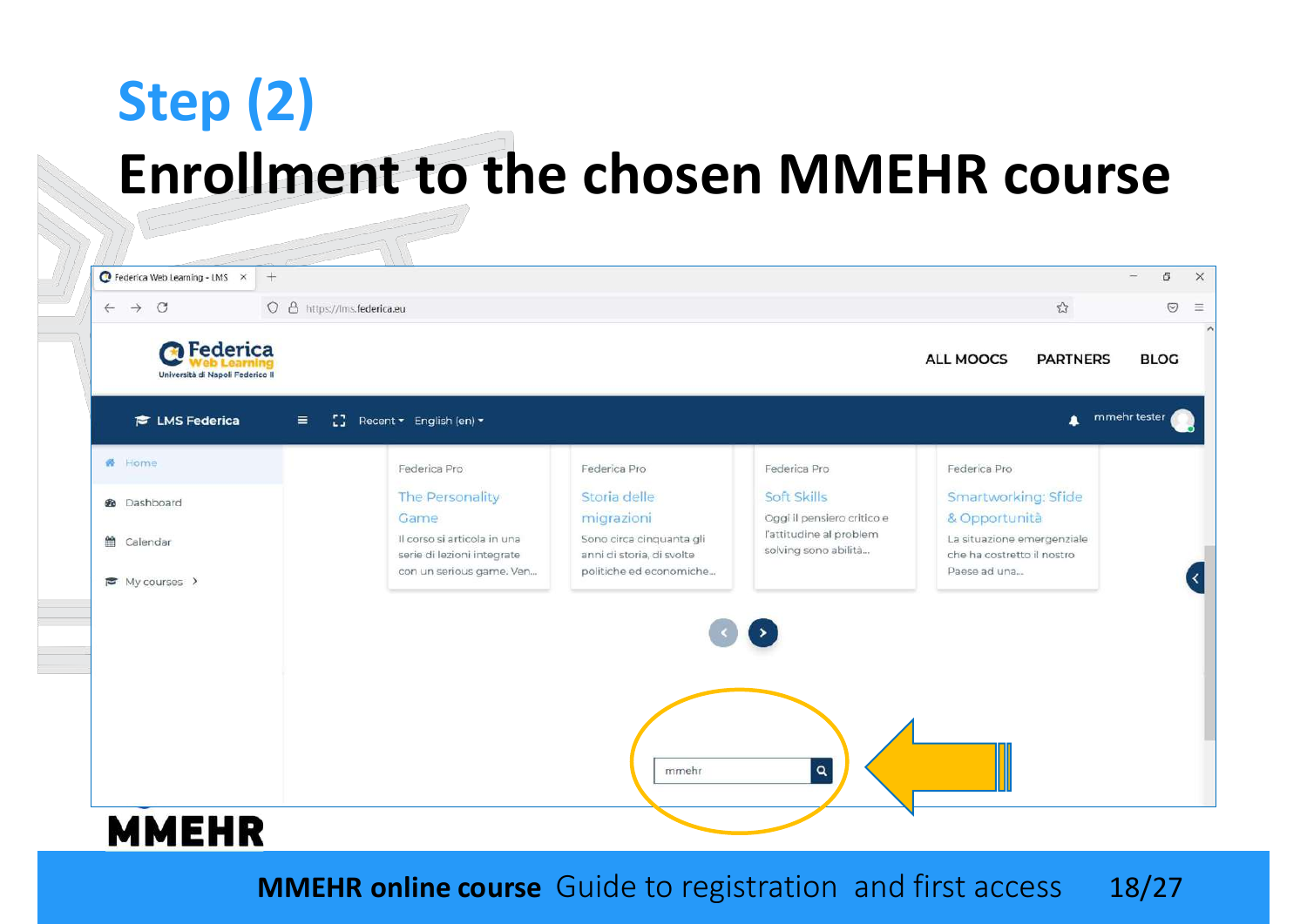- The result of this search will consist of 7 titles:
	- A comprehensive page presenting all 6 language versions of the MMEHR course
	- The 6 language versions of the MMHER course, between which you can choose the course you are intentioned to attend



**MMEHR**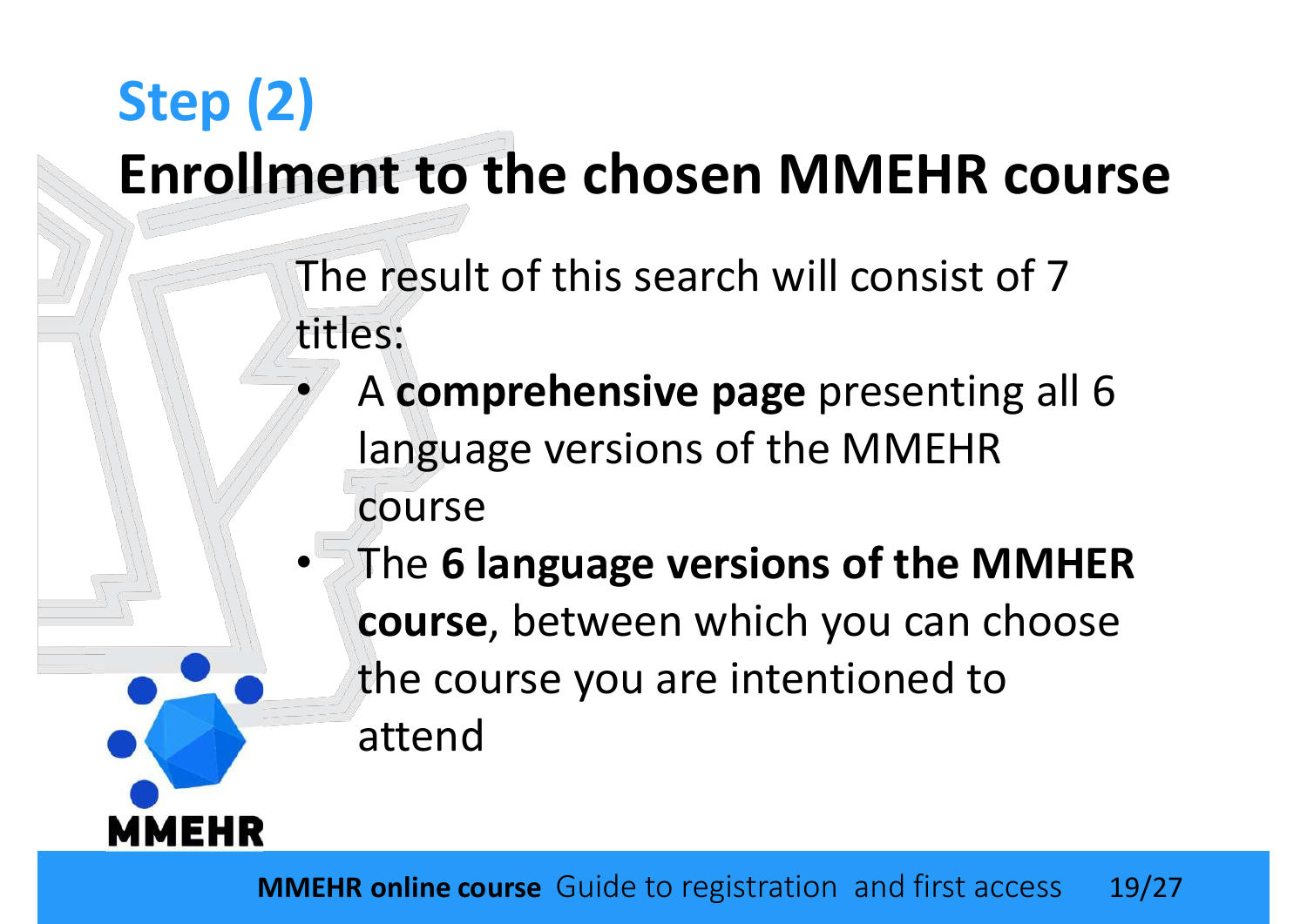| <b>C</b> Federica Web Learning - LMS: SX<br>$\circ$<br>$\leftarrow$ $\rightarrow$ | $+$<br>O A https://ims.federica.eu/course/search.php?search=mmehr |                                                                                                                                                           |                                                                                                                                           |                                                                                                                                                     |                                                                                                                                             | 50% 公 |           |                 | G<br>$\odot$          |
|-----------------------------------------------------------------------------------|-------------------------------------------------------------------|-----------------------------------------------------------------------------------------------------------------------------------------------------------|-------------------------------------------------------------------------------------------------------------------------------------------|-----------------------------------------------------------------------------------------------------------------------------------------------------|---------------------------------------------------------------------------------------------------------------------------------------------|-------|-----------|-----------------|-----------------------|
| <b>O</b> Federica<br>Università di Napoli Pederico II                             |                                                                   |                                                                                                                                                           |                                                                                                                                           |                                                                                                                                                     |                                                                                                                                             |       | ALL MOOCS | <b>PARTNERS</b> | <b>BLOG</b>           |
| <b>E</b> LMS Federica<br># Home                                                   | = [] Recent- English (en)-                                        | Search results: 7                                                                                                                                         |                                                                                                                                           |                                                                                                                                                     |                                                                                                                                             |       |           |                 | <b>A</b> mmehr tester |
| <b>6</b> Deshboard<br>m Calendar<br># My courses >                                |                                                                   | <b>MMEHR</b><br>E+ MMEHR<br>AA.W.<br>Il como MMEHR è disponibile nelle<br>lingue inglese, italiano, greco, rumeno,<br>tedesco e turco. The MMEHR course i | MMEHR-<br>MMEHR Cok kultürlü İnsan<br>Kaynaklarini tanıma ve.<br>AA.VV.<br>Çok kültürlü İnsan Kaynaklarını<br>tanıma ye değerlendirme 4.0 | <b>MMEHR</b><br>MMEHR Human Resources<br>multicultural recognition an.<br>AA.VV.<br>Haman Resources multicultural<br>recognition and evaluation 4.0 | RHENM<br>MMEHR Human Resources<br>Multikulturelle Anerkerinun<br>AA.VV.<br>Human Resources Multikulturalle<br>Anetkennung und Bewertung 4.0 |       |           |                 |                       |
|                                                                                   |                                                                   | $\circ$<br>MMEHR:<br><b>ММЕНЯ Recunoasterea si</b><br>evaluarea multiculturală 4.0<br>AA.VV.<br>Recuncașterea și evaluarea                                | EHR<br>MMEHR<br>MMEHR Riconoscimento e-<br>velutazione multiculturale<br>AA.VV.<br>Riconoscimento e valutazione                           | MMEHR<br>1-IMHER Πόροι για την<br>ττολυπολπαμική αναγνώριση και<br>AA VV.<br>Πόροι για την πολυττολιτισμική                                         |                                                                                                                                             |       |           |                 |                       |
| <b>MMEHR</b>                                                                      |                                                                   | multiculturala 4.0 a Resurreior Umane<br>$\overline{a}$<br>mittante.                                                                                      | multiculturale delle Risorse Urnane<br>$40 -$                                                                                             | αναγνώριση και αξιολόγηση 4.0                                                                                                                       |                                                                                                                                             |       |           |                 |                       |

#### MMEHR online course Guide to registration and first access 20/27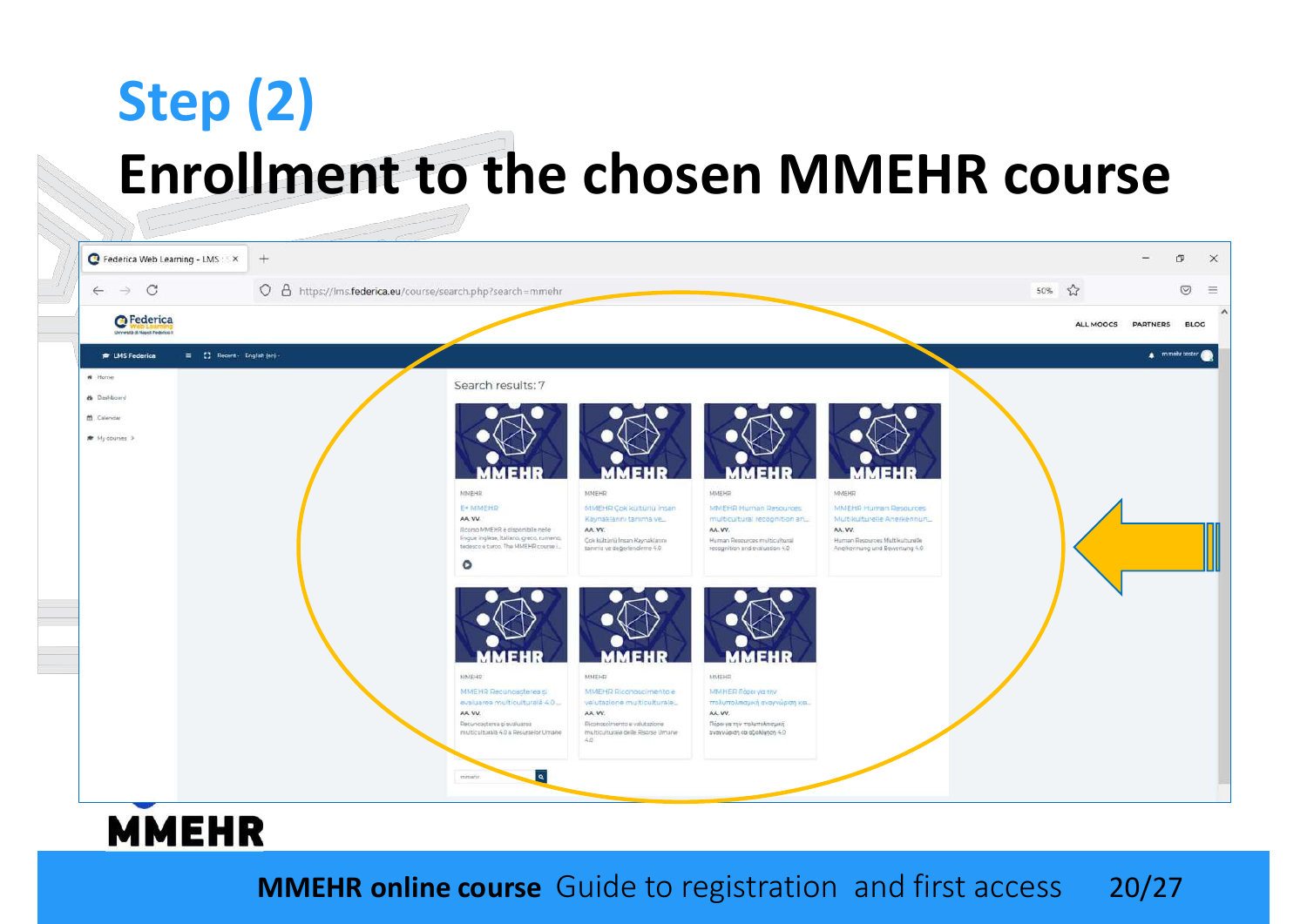#### In the page that will open after your course choice, select **START THE COURSE**



MMEHR online course Guide to registration and first access 21/27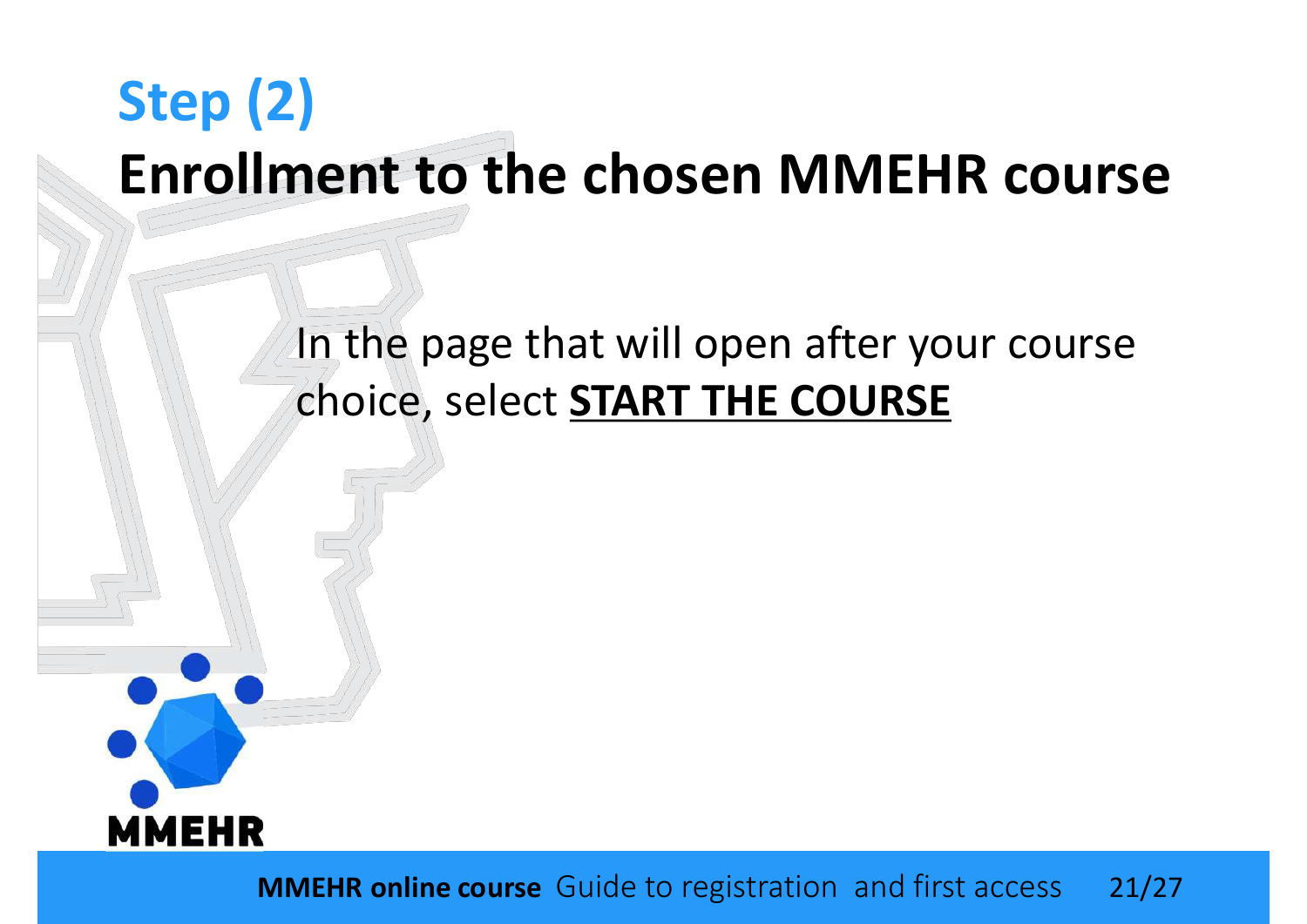| C MMEHR_IT<br>$\times$                                | $+$      |                                                                                               |                  |                    | o           |
|-------------------------------------------------------|----------|-----------------------------------------------------------------------------------------------|------------------|--------------------|-------------|
| $\leftarrow$ $\rightarrow$ C                          |          | O & https://lms.federica.eu/enrol/index.php?id=498                                            |                  | 目公                 | $\odot$     |
| <b>O</b> Federica<br>Università di Napoli Federico II |          |                                                                                               | <b>ALL MOOCS</b> | <b>PARTNERS</b>    | <b>BLOG</b> |
| <b>E</b> LMS Federica                                 | $\equiv$ | [] Recent + English (en) +                                                                    |                  | Course Learner     |             |
| $My$ Courses >                                        |          | MMEHR Riconoscimento e valutazione multiculturale delle Risorse Umane 4.0                     |                  |                    |             |
| % Site Navigation >                                   |          | Home / Courses / Università / Unina / MMEHR / MMEHR IT / Enrol me in this course / The Course |                  |                    |             |
|                                                       |          | The Course                                                                                    |                  |                    |             |
|                                                       |          |                                                                                               |                  |                    |             |
|                                                       |          |                                                                                               |                  | START THE COURSE + |             |
|                                                       |          | Description                                                                                   |                  |                    |             |
|                                                       |          | Riconoscimento e valutazione multiculturale delle Risorse Umane 4.0                           |                  |                    |             |
|                                                       |          |                                                                                               |                  |                    |             |
|                                                       |          | Authors                                                                                       |                  |                    |             |



MMEHR online course Guide to registration and first access 22/27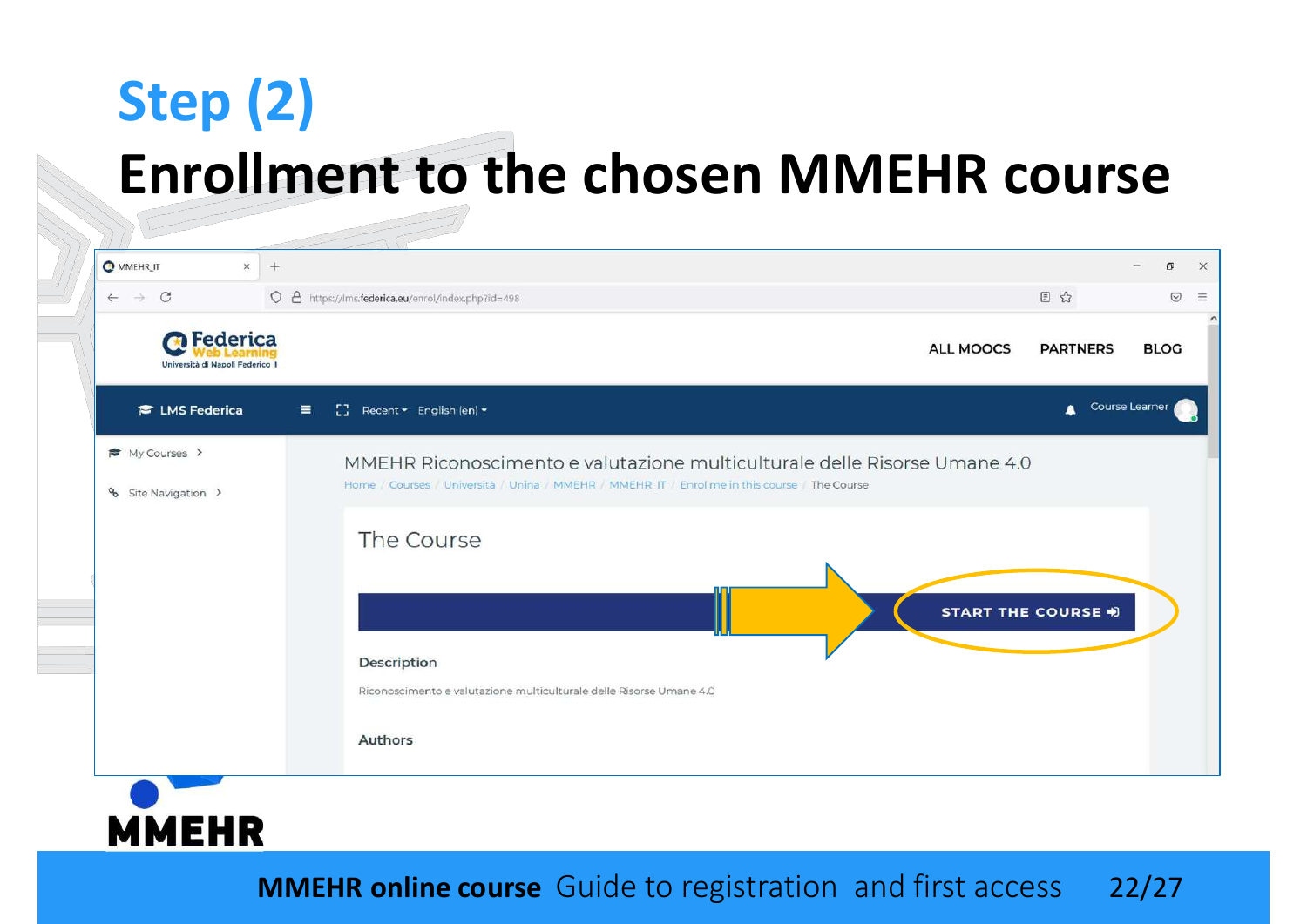You will be directed to the bottom of the same page. Here, confirm your enrollment clicking on **ENT TO THE CHOSEN IVIIVIE**<br>You will be directed to the botto<br>same page.<br>Here, confirm your enrollment continues



MMEHR online course Guide to registration and first access 23/27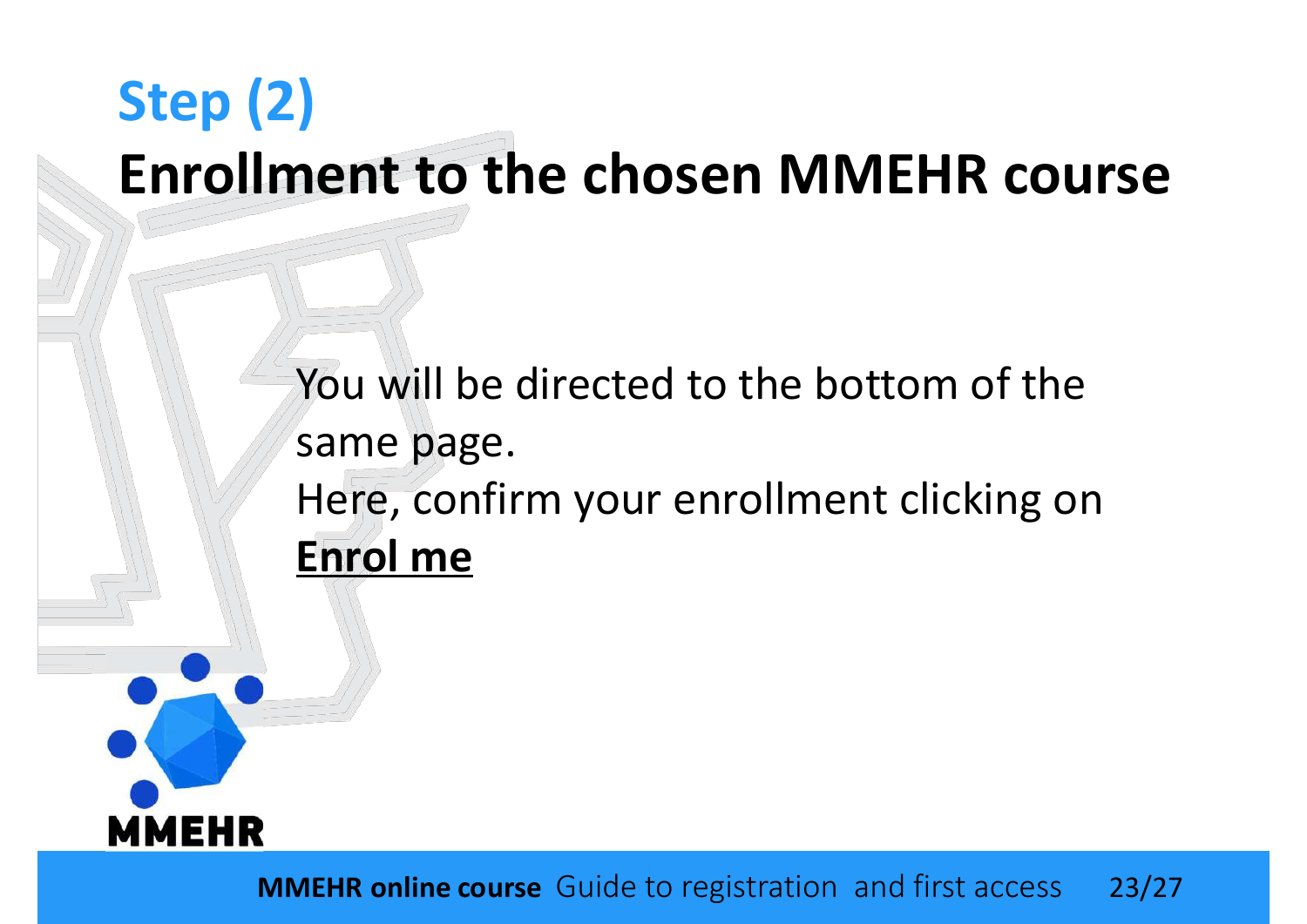| $\leftarrow \quad \rightarrow \quad C$                | O & https://lms.federica.eu/enrol/index.php?id=498#enrolment-options-anchor |                             |                                                                                                                                                                                                       |                  |                 |  |
|-------------------------------------------------------|-----------------------------------------------------------------------------|-----------------------------|-------------------------------------------------------------------------------------------------------------------------------------------------------------------------------------------------------|------------------|-----------------|--|
| <b>O</b> Federica<br>Università di Napoli Federico II |                                                                             |                             |                                                                                                                                                                                                       | <b>ALL MOOCS</b> | <b>PARTNERS</b> |  |
| <b>E</b> LMS Federica                                 | □ Recent ▶ English (en) ▼<br>$\equiv$                                       |                             |                                                                                                                                                                                                       |                  |                 |  |
| $My$ Courses >                                        |                                                                             |                             |                                                                                                                                                                                                       |                  |                 |  |
| % Site Navigation >                                   |                                                                             | No enrolment key required.  |                                                                                                                                                                                                       |                  |                 |  |
|                                                       |                                                                             | Enrol me                    |                                                                                                                                                                                                       |                  |                 |  |
|                                                       |                                                                             |                             |                                                                                                                                                                                                       |                  |                 |  |
|                                                       |                                                                             |                             |                                                                                                                                                                                                       |                  |                 |  |
|                                                       |                                                                             |                             |                                                                                                                                                                                                       |                  |                 |  |
|                                                       | Federica                                                                    | About                       | a<br>目公<br>$\odot$<br><b>BLOG</b><br>Course Learner<br><b>MOOCs</b><br>Contact Us<br>University<br>Newsroom<br>Orientation<br>Blog<br>Federica PRO<br>Newsletter<br>Federica Co<br>80060<br>FedericaX |                  |                 |  |
|                                                       | earning                                                                     | Partners                    |                                                                                                                                                                                                       |                  |                 |  |
|                                                       | Università di Napoli Federico II                                            | Faq                         |                                                                                                                                                                                                       |                  |                 |  |
|                                                       |                                                                             | Privacy                     |                                                                                                                                                                                                       |                  |                 |  |
|                                                       |                                                                             | <b>Terms and Conditions</b> |                                                                                                                                                                                                       |                  |                 |  |
|                                                       |                                                                             |                             |                                                                                                                                                                                                       |                  |                 |  |

#### MMEHR online course Guide to registration and first access 24/27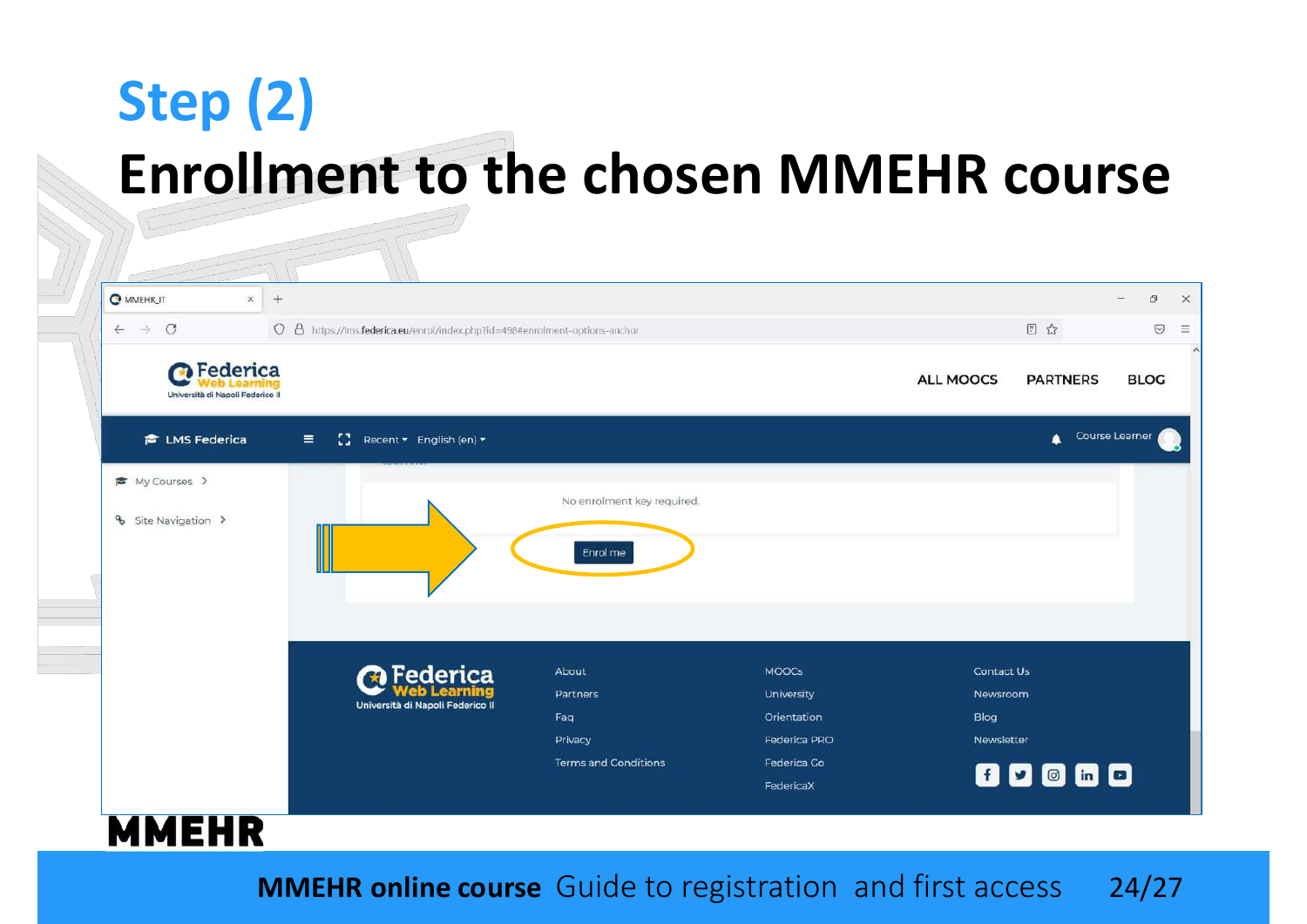After this, also the Step (2) Enrollment is completed, and you will be directed to the first screen of the course you chose. After this, also the Step (2) Enrollment is<br>completed, and you will be directed to the<br>first screen of the course you chose.<br>Both registration and enrollment steps<br>will <u>not</u> be required again and from now<br>you can reach yo

Both registration and enrollment steps you can reach your own course directly.



MMEHR online course Guide to registration and first access 25/27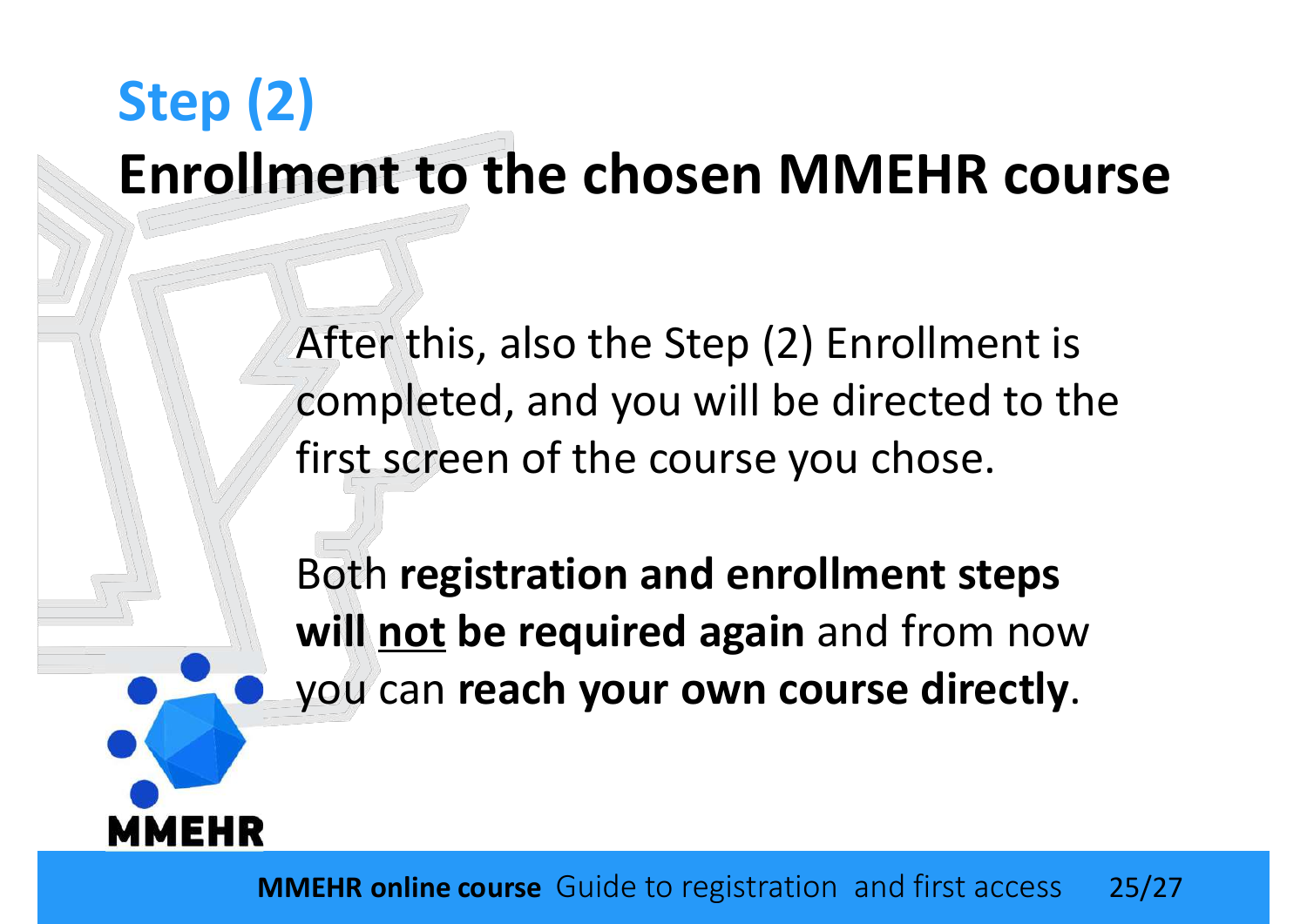#### Access to the chosen MMEHR course

| C Course: MMEHR Human Resour X            | $+$      |                                                                            |                                                                                                                                                                                                                                                                                                                                                                                                                                                                                                                                                                                                                                                                                                                                                                                                                                             |                 |  |
|-------------------------------------------|----------|----------------------------------------------------------------------------|---------------------------------------------------------------------------------------------------------------------------------------------------------------------------------------------------------------------------------------------------------------------------------------------------------------------------------------------------------------------------------------------------------------------------------------------------------------------------------------------------------------------------------------------------------------------------------------------------------------------------------------------------------------------------------------------------------------------------------------------------------------------------------------------------------------------------------------------|-----------------|--|
| $\leftarrow$ $\rightarrow$ C              |          | O A https://lms.federica.eu/course/view.php?id=323                         |                                                                                                                                                                                                                                                                                                                                                                                                                                                                                                                                                                                                                                                                                                                                                                                                                                             | ☆               |  |
| Federica<br>Università di Napoli Federico |          |                                                                            | <b>ALL MOOCS</b>                                                                                                                                                                                                                                                                                                                                                                                                                                                                                                                                                                                                                                                                                                                                                                                                                            | <b>PARTNERS</b> |  |
| <b>E</b> LMS Federica                     | $\equiv$ | $\begin{bmatrix} 1 \\ 2 \end{bmatrix}$ Recent $\star$ English (en) $\star$ |                                                                                                                                                                                                                                                                                                                                                                                                                                                                                                                                                                                                                                                                                                                                                                                                                                             | $\blacksquare$  |  |
| Course Content                            |          | MMEHR Human Resources multicultural recognition and evaluation 4.0         |                                                                                                                                                                                                                                                                                                                                                                                                                                                                                                                                                                                                                                                                                                                                                                                                                                             |                 |  |
| Lesson 1 Multiculturalis                  |          | Home / My courses / MMEHR_EN                                               |                                                                                                                                                                                                                                                                                                                                                                                                                                                                                                                                                                                                                                                                                                                                                                                                                                             |                 |  |
| $My$ Courses >                            |          |                                                                            |                                                                                                                                                                                                                                                                                                                                                                                                                                                                                                                                                                                                                                                                                                                                                                                                                                             |                 |  |
| ■ Course Navigation >                     |          | Course overview                                                            |                                                                                                                                                                                                                                                                                                                                                                                                                                                                                                                                                                                                                                                                                                                                                                                                                                             |                 |  |
| % Site Navigation >                       |          |                                                                            | Ō.<br>$\times$<br>$\odot$<br>$\equiv$<br><b>BLOG</b><br>Course Learner<br><b>MMEHR</b><br>Multidimensional and<br>Multicultural Expertise of<br>Human Resources Professionals<br>The MMEHR open online course "Human Resources multicultural recognition and evaluation 4.0".<br>available in the languages English, Italian, Greek, Romanian, German and Turkish:<br>1. Creates awareness among students and trainers on the possibility of acquiring ICT skills in order to teach and study multicultural 4.0 techniques related to<br>HR recognition/management/evaluation, in compliance with the strategic paths indicated in the definition of Industry 4.0 ('smart factories').<br>2. Creates a multidisciplinary, real life problem-based educational curriculum for trainers and students, involving the sector of Human Resources |                 |  |
|                                           |          |                                                                            |                                                                                                                                                                                                                                                                                                                                                                                                                                                                                                                                                                                                                                                                                                                                                                                                                                             |                 |  |
| п                                         |          |                                                                            |                                                                                                                                                                                                                                                                                                                                                                                                                                                                                                                                                                                                                                                                                                                                                                                                                                             |                 |  |

#### MMEHR online course Guide to registration and first access 26/27